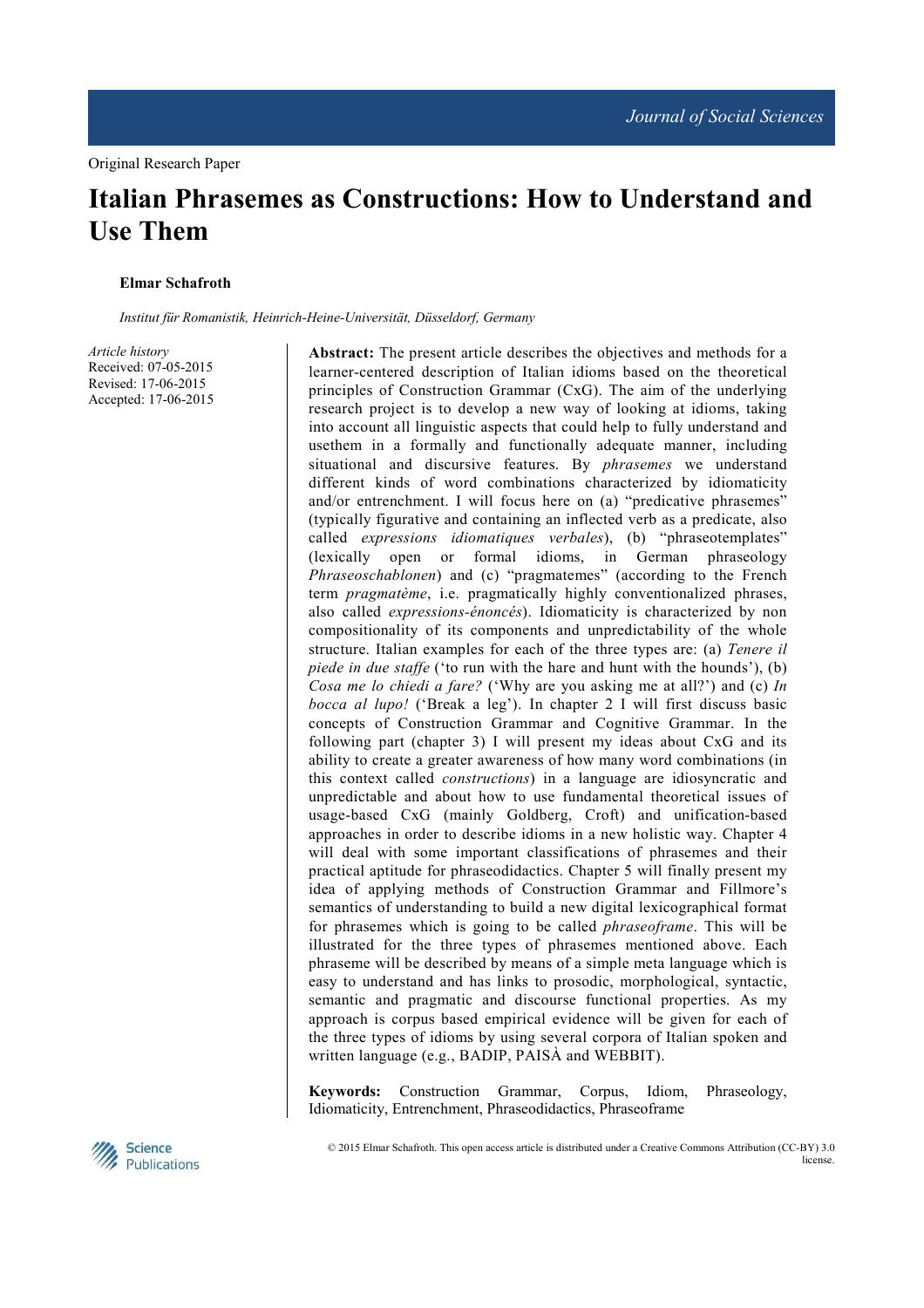# **Introduction**

The main purpose of the present paper is to sketch out an approach to the learner-centred treatment of phrasemes within the framework of Construction Grammar. I will first sum up similarities and differences between the concepts 'symbolic unit', 'construction' and 'phraseme' and define the latter (chapter 2). In the third part, I will develop my phraseoframe model, mainly based on U-semantics and Construction Grammar, whose primary objective is to describe phrasemes in a comprehensive and learnerappropriate way by transposing the modified attributevalue method of Frame semantics and unification-based Construction Grammars to my purposes. Chapter 4 will deal with various classifications of phrasemes and will propose my own typology. I will finally (chapter 5) apply the theoretical issues discussed in the preceding part to three types of phrasemes: Predicative phrasemes (*attaccare un bottone*), phraseotemplates (the *sì* (*che*) construction) and pragmatemes (*a buon rendere*, *e poicolpo di scena*), using the phraseoframe schema.

#### **Symbolic Units, Constructions and Phrasemes**

The similarities between central theoretical issues in Cognitive Grammar (CG), Construction Grammar (CxG) and phraseology have recently been pointed out by Gries (2008). They can be summarized by the author's claim that phrasemes (or, in his terminology, phraseologisms) as well as constructions are symbolic units (which is the basic term in CG). A symbolic unit is, according to Langacker (1990, 16), "'bipolar', consisting of a semantic unit defining one pole and a phonological unit defining the other". A construction follows the same theoretical principles:

Each construction will be a form-meaning pair (F, M), where F is a set of conditions on syntactic and phonological form and M is a set of conditions on meaning and use (Lakoff, 1987, 467).

The concepts 'symbolic unit' and 'construction' are indeed very similar<sup>1</sup>, if we part from Lakoff's definition of *construction*, which does not include noncompositionality as one of its integral features. This is different in Goldberg's early definition of *construction* (1995), quoted here from one of her later articles, according to which:

 $\overline{a}$ 

[a]ny linguistic pattern is recognized as a construction as long as some aspect of its form or function is not strictly predictable form its component parts or from other constructions recognized to exist (Goldberg, 2003, 219).

In comparison to her previous opinion Goldberg then made a somewhat surprising alteration to her definition, bringing into play the criterion of frequency and combining it with the feature of nonidiosyncrasy, thus abandoning the original defining criterion of non-compositionality:

In addition, many constructionalist approaches argue that patterns are stored even if they are fully predictable as long as they occur with sufficient frequency (Goldberg, 2003, 219f.).

In her second book about constructions this amendment is formulated even more clearly: "[…] Patterns are stored as constructions even if they are fully predictable as long as they occur with sufficient frequency" (Goldberg, 2006, 5). Thus Gries (2008) is right to postulate that a construction, which, all in all, he considers a synonym for *symbolic unit*, "must have occurred frequently enough for it to be entrenched in a speaker/hearer's linguistic system" (Gries, 2008, 13). This means that frequency has been added subsequently as one of the prerequisites for the existence of a construction, which is certainly due to the fact that idiosyncrasy (or non-predictability) is not only caused by non-compositionality<sup>2</sup> (idiomaticity) but also by entrenchment (which, in Gries' opinion, is the result of high frequency).

Here, I would like to add two observations: First, a symbolic unit does not necessarily have to be frequent. Defining a morpheme, lexeme (simple or complex) or a combination of lexemes as a symbolic unit only means that the *signifiant* and the *signifié* of this unit (that we might also call *linguistic sign*) are, by convention, inextricably linked to one another, as Saussure's sheet-of-paper metaphor so aptly described it (CGL, 246). Second, entrenchment does not only have to do with frequency, it may also be due to a fixed or even strange word order (recalling Fillmore, Kay and O'Connor's 'familiar and unfamiliar pieces unfamiliarly arranged') or to a situational restriction (e.g., formulae that refer to one specific situation).

What we ought to bear in mind, however, is that all three concepts, 'symbolic unit', 'construction' and 'phraseme', do not exclude one another but are, on the contrary, related by irreversible inclusion: Symbolic units include constructions which include phrasemes (cf. Gries, 2008). The main difference lies in the treatment of

<sup>&</sup>lt;sup>1</sup>The difference between symbolic unit  $(CG)$  and construction (CxG) is, according to Ziem (2008, 181), that the former may consist of several symbolic units ([dog]/[DOG] and [ s]/[PLURAL]), whereas a construction is not further reducible ([dogs]/[DOGS])

<sup>2</sup>Non-compositionality is discussed in Svensson (2008).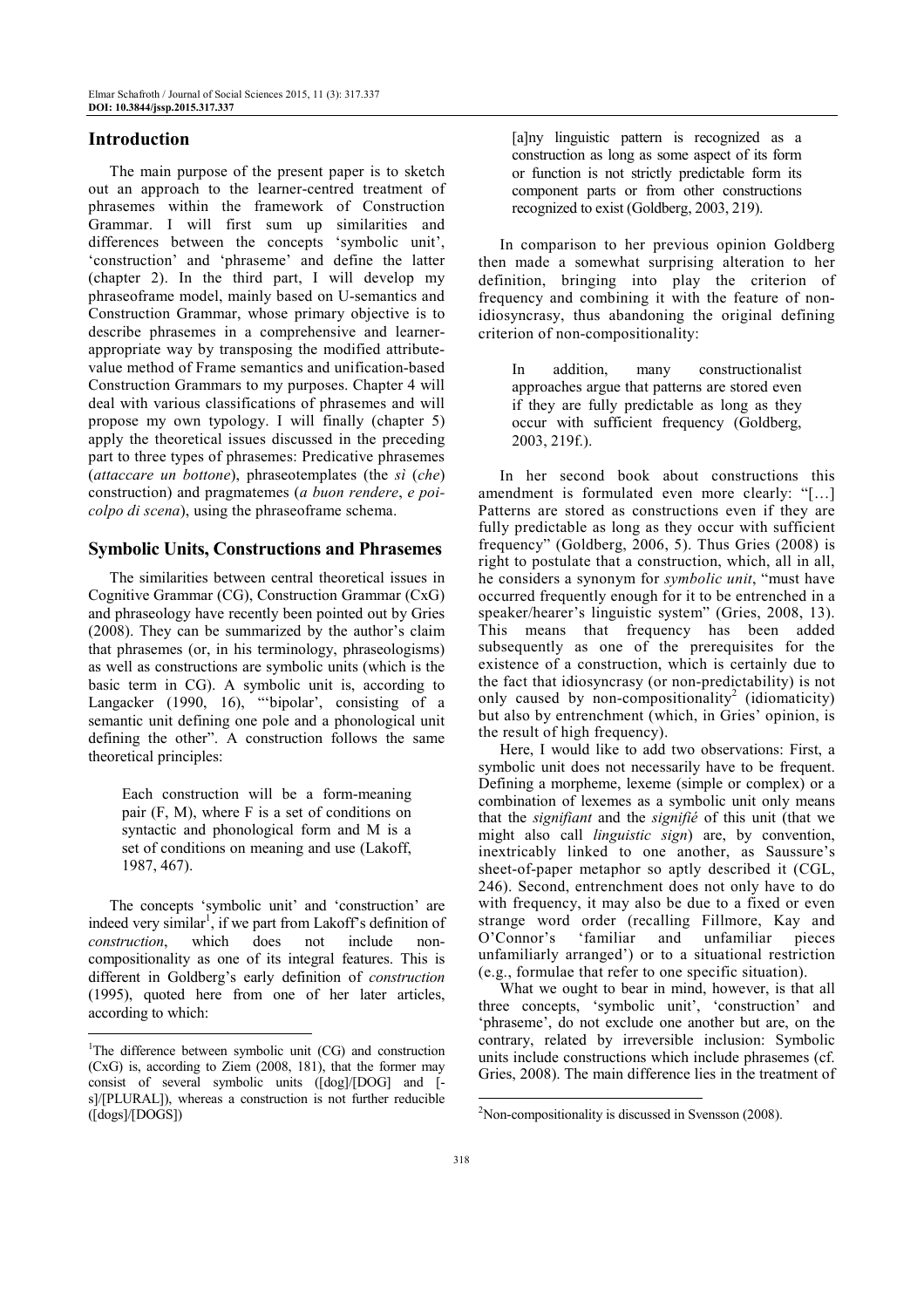lexically unspecified patterns such as abstract grammatical patterns (e.g., argument structures or word order like SVO), which are definitely part of the first concept (symbolic unit), not necessarily part of the second (construction), depending on the particular constructionalist approach and in no case part of the third concept (phraseme). As far as noncompositionality is concerned, it is irrelevant for CG and its symbolic units, it may be relevant for CxG and its constructions (see the difference between Lakoff (1987; Goldberg, 1995, *pass.*) and it may also be characteristic of a phraseme (see my definition below). With regard to frequency, there is no unanimity about its being relevant for the definition of *phraseme*. Gries claims that frequency is crucial, not only for phrasemes, but also, as we discussed above, for constructions and symbolic units. But do constructions really have to be frequent in order to be considered constructions? Is *let alone* a frequent pattern? What about the construction "*afraid*/*worried*  /*concerned*/*anxious* + *lest* + *subject* + *subjunctive verb form*" (e.g., *She worried lest he should tell someone what had happened*, LDOCE5), or the idiom *to take the gilt off the gingerbread*? I think frequency is optional<sup>3</sup> . It is rather entrenchment (in a broader sense) that counts, on the one hand: Entrenchment due to strange or fixed word order, or to pragmatic restrictions. On the other hand, it may be noncompositionality that makes a linguistic pattern something opaque. Both of them mean nonpredictability and thus idiosyncrasy. In the end, Gries' definition of *phraseme* (*phraseologism*) as:

co-occurrence of a form or a lemma of a lexical item and one or more additional linguistic elements of various kinds which functions as one semantic unit in a clause or sentence and whose frequency of cooccurrence is larger than expected on the basic of chance (Gries, 2008, 6)

Is very similar to mine, but more narrow on the one hand and broader on the other. I therefore suggest the following:

Any combination of at least two separate elements, i.e., at least one lexical morpheme (word-form or lexeme<sup>4</sup>) or one grammatical morpheme plus at least one

 $\overline{a}$ 

more lexical morpheme or one more grammatical morpheme, can be defined *phraseme* when the whole construction is either entrenched (in some way)<sup>5</sup> or idiomatic (non-compositional) or both of them<sup>6</sup>. Every phraseme is a construction and every construction is a symbolic unit, but not the other way round<sup>7</sup>.

Reversely, any linguistic pattern consisting of two free morphemes that is neither entrenched nor idiomatic (non-compositional) cannot be called *phraseme*. Thus compositional (transparent) compounds like *motor vehicle* are no phrasemes, although they are symbolic units and may be, depending on the theoretical approach, constructions. *Red herring* is noncompositional (it is no 'red' 'herring'), thus a phraseme (as well as a construction and a symbolic unit). *Far and wide*, *back and forth* are phrasemes (and constructions) because they are entrenched, as well as collocations like *to lay the table* and *to clear they table* (in Italian you say *apparecchiare*, *sparecchiarela tavola*). The fact that collocations consist of two separate linguistic units (*clear, table*) is entirely compatible with my definition of *phraseme*. Derivations like *driver* or *uncomfortable* are symbolic units and maybe constructions, too, still depending on the theoretical framework, but they are no phrasemes. A derivation like *womanizer* may be qualified as a construction, because it is non-compositional, but it is no phraseme, because it is one (complex) lexeme. The situation is more difficult, however, with lexically open phrasemes, i.e., when the entrenchment is due to a fixed syntactic structure, for instance *the* (*more*/*better*/*bigger*, etc.) *the* (*better*/*more*/*worse*,

 $\overline{a}$ 

<sup>&</sup>lt;sup>3</sup>I do in fact very much appreciate usage-based approaches, but I doubt whether "anything that has been encountered often enough to be accessed as a whole [ought to be] considered a construction, even if it exhibits no idiosyncrasy of form and meaning" (Hoffmann and Trousdale, 2013a; 2013b, 5).

<sup>&</sup>lt;sup>4</sup>The term lexeme is understood here, to mean 'fundamental unit of the lexicon' (cf. Matthews, 1991; 22, or Schafroth, 2014a, 3f.) and not 'free morpheme' in general, used as a generic term for lexical and grammatical morpheme (as in

Kortmann, 2014, 88). Complex lexemes are usually derivations and compounds.

<sup>&</sup>lt;sup>5</sup>In some way excludes however mere frequency. As already noted, I do not consider co-occurrences as police and fire brigade or piano and violin constructions (or even phrasemes) only because they have a frequency of occurrence that is greater than expected (cf. Gries, 2011). For a critical comment on frequency as a defining characteristic of a construction see Traugott and Trousdale (2013, 5).

<sup>6</sup>Using the term *combination* (instead of co-occurrence, deriving from corpus linguistics) I want to emphasize that is not the *parole* level that is decisive but the langue *level*. This clarification is consistent with the concept of symbolic unit and it is consistent, too, with the basic premise of usage-based Constructions Grammars and also of my approach: That linguistic knowledge is understood as an emergent product of linguistic use (cf. Ziem, 2008, 55).

<sup>7</sup>Verbs like It. *ricordarsi di qualcosa/qualcuno* or Fr. *se souvenir de quelqu*'*un*/*quelque chose* ('to remember something/someone') are indisputably polymorphous constructions, but as the reflexive pronoun *se* (or *mi* in the finite form *mi ricordo*) and the preposition *de*/*di* belong to the lexeme they are a matter of argument structure and valency, not of phraseology.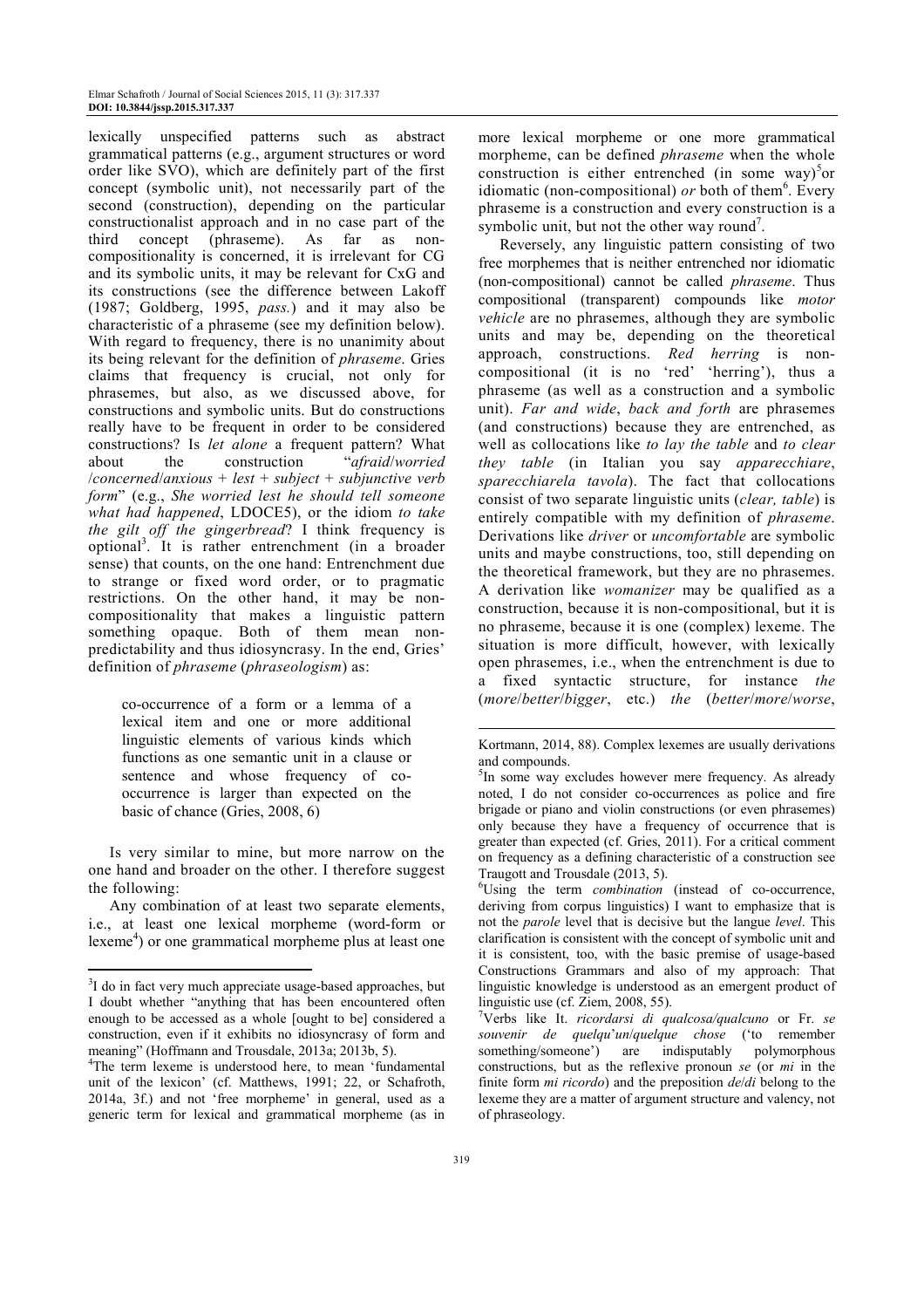etc.), or the famous incredulity-response construction *Him be a doctor?* (which is *X be a Y?*). These phraseotemplates, as I call them, are certainly borderline cases-they are more constructions than phrasemes (cf. Stathi, 2011)– but they are included in the definition of *phraseme* given above<sup>8</sup>.

Having given the necessary definitions of *construction* and *phraseme*, I will now suggest a usage-based approach to an adequate linguistic description of phrasemes.

# **Construction Grammar and the Necessity of a Holistic Description of Phrasemes**

As far as the form-meaning paradigm of constructions is concerned Croft specifies his interpretation of *meaning*:

[t]he term meaning is intended to represent all of the CONVENTIONALIZED aspects of a construction's function, which may include not only properties of the situation described by the utterance but also properties of the discourse in which the utterance is found (Croft, 2001, 19).

The complexity of the levels involved, both on the form and the meaning side-here again I would like to recall Saussure $9 -$  is illustrated in Fig. 1 and will play a vital role in my understanding of phrasemes as constructions to be described as comprehensively as possible. An idiom like *fareil terzo grado a qualcuno* ('to question, cross-examine someone') is such a form-meaning pair characterized by particular morphological and syntactic properties: The verb *fare* has to be inflected, *qualcuno* as well as the grammatical subject are represented by a noun and we are dealing with a ditransitive argument structure (Subj V Obj  $Obj<sub>2</sub>$ ) with an agent and recipient (or patient) bearing the feature [+ human] and being grammatically expressed by a  $\overline{a}$ 

subject and an indirect object. But there are also properties on the meaning side of the pair, referring to semantic and pragmatic contents, if one is inclined to separate them at  $all<sup>10</sup>$ , but also to discourse-functional properties specifying the situation in which something is uttered.

At this point it seems appropriate to go back some decades in time in order to remember Fillmore's semantics of understanding (or U-semantics). According to Fillmore:

a sentence can only be fully interpretedif we know something about the situation in which it has been used; in many cases, then, understanding a sentence involves knowing the class of situations in which it could be appropriately uttered and knowing what effect it could be expected to have in that situation (Fillmore 1975, 16).



Fig. 1. The symbolic structure of a construction (Croft, 2001, 18)

<sup>8</sup>According to Gries' definition, phraseotemplates could also be considered phrasemes, as they represent a linguistic unit in terms of a semantic unit (cf. the author's example of the intocausative, which he himself regards a phraseologism; Gries, 2008, 5). Collocations, however, would not be covered by his definition of *phraseme*.

<sup>&</sup>lt;sup>9</sup>"La langue est encore comparable à une feuille de papier: La pensée est le recto et le son le verso; on ne peut découper le recto sans découper en même temps le verso" (CGL, 246). Quoting Saussure here does not mean that I adhere to the central structuralistic assumption that there is something like "a strictly semantic structure that exists independently of the general cognitive organisation of the human mind" (Peeters, 2000, 4). Moreover, the linguistic sign in Sign-Based CxG "embodies 'at least phonological structure, (morphological) form, syntactic category, semantics and contextual factors, including structure' (Sag, 2012, 71)" (Traugott and Trousdale, 2013, 4).

<sup>&</sup>lt;sup>10</sup>In Construction Grammar semantics and pragmatics are not clearly separated (Ziem, 2008, 134ff.). Gazdar (1979, 2) even claims that pragmatics is nothing else than meaning minus truth conditions and this is, as Busse (2009, 72) points out, almost everything semantics is generally interested in: Namely aspects depending on the context, the use and the users of linguistics signs for communicative purposes, things that cannot be explained by logical semantics. Thus semantics could, according to this point of view, be equated with pragmatics. We can recognize the shortcomings of "pure" semantics in the functions of discourse markers like *but, well* or *actually*, because these elements do not deal with truth conditions at all but with pragmatic aspects as contrast, insecurity, coherence, politeness or involvement (cf. also Fried and Östman, 2005). As phrasemes have at least as much pragmatic as semantic relevance  $\Box$  if we think of phraseotemplates and pragmatemes they have primarily pragmatic potential –there will be no categorical distinction between semantic and pragmatic features in the phraseoframe (chapter 5).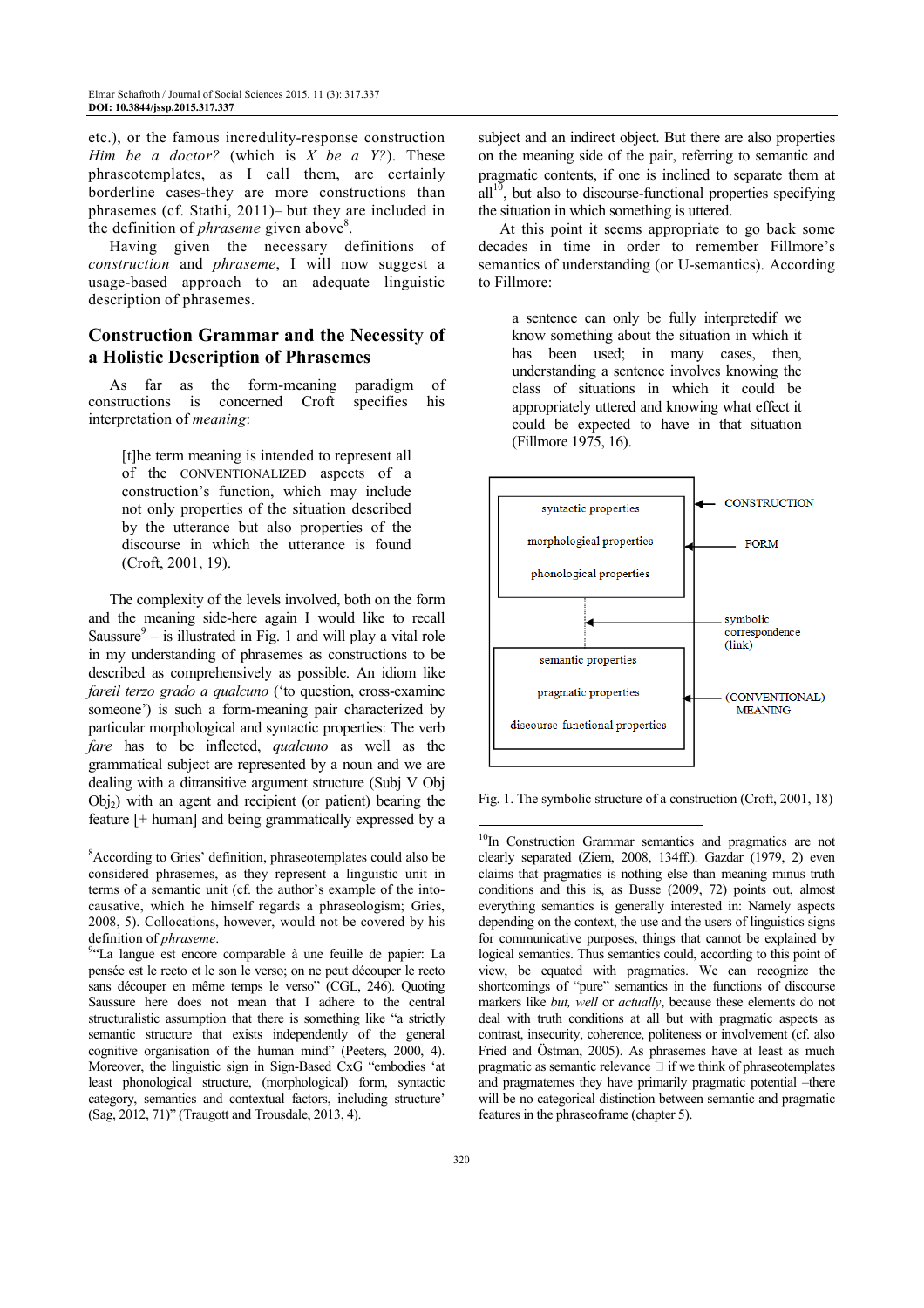The consequence of this view is to claim a holistic encyclopaedic approach which reflects the "necessity to study lexical concepts as integral part of human cognition in general" (Peeters, 2000, 4). This perspective has already been adopted by Langacker (1987), one of the founding fathers of Cognitive Linguistics, who insisted that the distinction between linguistic and extra linguistic (encyclopaedic) knowledge is as false and impossible as the distinction between semantics and pragmatics (cf. Stathi, 2011). Although the non-separation of semantics and pragmatics is one of the theoretical principles of usage-based CxG (cf. Ziem and Lasch, 2013, 51) the construction list practice of describing constructions does not always fulfil it. Up to now (Schafroth, 2013a; 2013b; 2014b) I have not made this distinction in my phrase frames. Although even authors postulating the holistic paradigm (e.g., Croft, 2001; Fried and Östman, 2004) do not always distinguish between semantics and pragmatics I have recently come to the decision not to separate the semantic from the pragmatic features. I thus fully agree that:

a. "semantics is based on speakers' 'construals' of situations, not on objective truth conditions" (Goldberg, 2013, 16) and b. "Semantics, information structure and pragmatics are interrelated" (ib.),

And that linguistic knowledge therefore is

c. "not merely semantic in the traditional […] sense of that term", but that it also "represents conventional pragmatic or discourse-functional or information-structural or even stylistic or social dimensions of the use of a grammatical form or construction" (Croft, 2001, 93).

The basic assumptions of the holistic paradigm, already outlined in Fillmore, have been substantially developed by the German linguist Dietrich Busse (2012, pass.) in his theoretical framework of interpretative semantics and linguistic epistemology. Busse's theory of an explicative semantics is linked to a communication-theory in which the expressive and the appellative function of linguistic signs are on the same level as the referential function (cf. Ziem, 2008, 151). Busse's postulate of epistemic relevance goes hand in hand with the holistic paradigm: Linguistic understanding always takes place in a conceptual space (cf. Busse, 1988; Ziem, 2008; Croft, 2011) in which a distinction of linguistic and extra linguistic knowledge is not possible. Individuals being part of this space construe their reality by language, drawing on knowledge by inferences during the interpretation

of linguistic signs: Knowledge they acquired by previous experiences. As a result, what should be considered in a holistic description of constructions is not only linguistic knowledge but also "how speakers implicitly anchor what they say to extralinguistic factors and how these factors, in turn, constrain the usability of a specific linguistic expression" (Fried and Östman  $2005$ ,  $1760$ <sup>11</sup>. To sum up these theoretical observations, we can say that:

[u]nderstanding [a] word requires knowing the whole scenario; understanding a sentence containing this word requires knowing the scenario and using the lexical contents and grammatical structure of the rest of the sentence to fill in some of the details; understanding a large text containing such a sentence may require situating a scene described by this text as a well-defined part of a larger story or state of affairs (Fillmore, 1976, 28).

Why I call my description of phrasemes (phraseo) *frame* will be explained in the following part:

In Frame semantics, a linguistic unit, here, a word (in just one of its senses) *evokes* a frame. The frame is the structure of knowledge required for the understanding and appropriate use of lexical items or phrases (Fillmore, 2004, 406).

The phraseoframe is a frame of knowledge representation that tries to register the relevant aspects to be considered in order to describe a phraseme in a holistic manner. "[E]ach frame is associated with descriptions of roles of the entities that participate in them (individuals, props, setting features" (Fillmore, 2012, 284). These frame elements reflect linguistic properties as well as the conceptual links to the frame evoked by a phraseme, summarized as "thesaurus". The format of representation is a frame, literally (typographically) speaking, elaborated for digital lexicographical purposes, as it is currently realized in the *learners*' *platform* project (cf. Schafroth, 2014a). In this lexicographical description, I of course concentrate on the representation of epistemically relevant *linguistic* knowledge about phrasemes (rules of linguistic usage in the broadest sense, including communicative parameters) – I have so far indeed restricted my constructionist

 $\overline{a}$ 

<sup>11</sup>Speakers' interpretations refer to contexts like (a) culture, tradition, history, (b) interactional and conversational constraints and (c) feelings and opinions (Fried and Östman, 2005; Fried and Östman, 2005, 1760). Other levels and types of knowledge are discussed in Busse (1991; summarized in Ziem, 2008, 154ff.).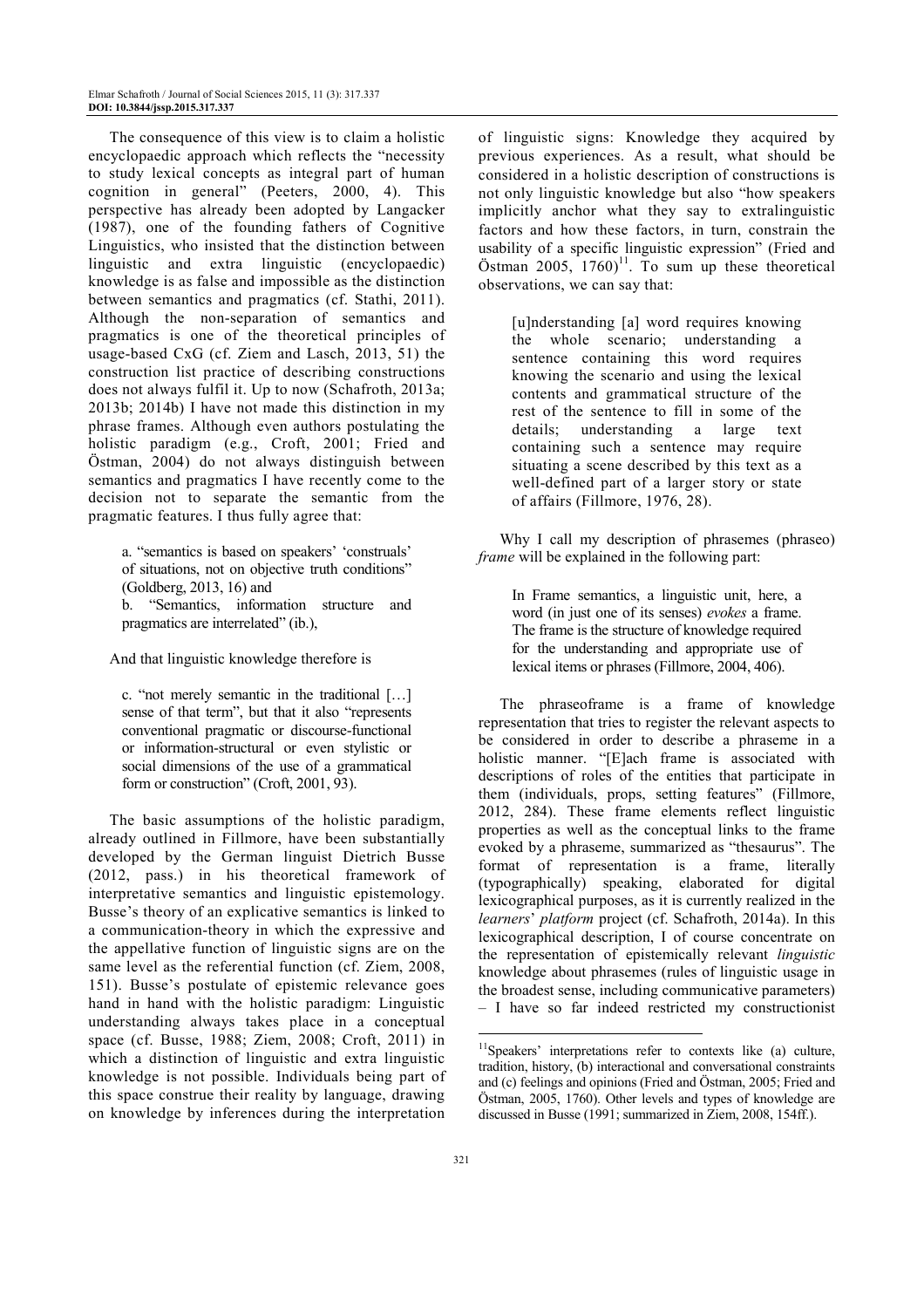activities on these-not ignoring, however, extralinguistic knowledge such as cultural or psychological items (expressed by remarks on the particular use of a construction in a particular situation).

The form of representation of a construction's features roughly follows the attribute-value structure as it is used in Construction Grammar, simplifying, however, the notational conventions: Attributes and values are neither formalized in boxes-within-boxes diagrams nor in the form of bracketed pairs organized into sets (attribute-value matrices) (cf. Fried and Östman, 2004) but as a sort of phraseme sketch containing the relevant types of information in prose, distributed on the domains *prosody*, *morphology*, *syntax*, *semantics and pragmatics*, *discourse functions*<sup>12</sup>. The attributes indicate the types of knowledge that are or may be relevant for the frame evoked by the phraseme: e.g., within the domain semantics and pragmatics: 'Speech act', 'situational setting', 'motivation'. As the unification of linguistic properties is focussed in this approach, I will follow here the methods of unification-based Constructions Grammars, making a clear difference between internal and external characteristics (internal/external syntax of a construction). On the other hand, the phraseoframe is also usage-based, following the premise that "experience with language creates and impacts the cognitive representations of languages" (Bybee, 2013, 49). As a consequence, if corpus data reveal "idiomatic variation" (Wulff, 2013, 285) the formal and semantic variants will be recorded as well $^{13}$ .

In order to give a quick overview of the structure and the elements of the eclectic **phraseoframe** model we can bear in mind the following items:

• Theoretical fundamentals: Fillmore's semantics of understanding, Busse's epistemically relevant semantics, Frame semantics, Construction Grammar (Cognitive Construction Grammar, Radical  $\overline{a}$ 

Construction Grammar and, as far as the attributevalue structure is concerned, as well unification-based Construction Grammars) (cf. Ziem and Lasch, 2013)

- Theoretical premises: Holistic paradigm (trying to capture all facets of linguistic knowledge relevant for understanding and adequately using linguistic<br>signs); non-separation of semantics and signs); non-separation of semantics and pragmatics; usage-based analyses
- Methodological essentials: Learner-appropriate metalanguage; breakdown by linguistic domains; attribute-value structure in prose (without CxG formalism of boxes and brackets) reflecting linguistic knowledge types (attributes) and their descriptive elements (values); inclusion of formal and semantic variants; broad documentation of corpus data
- Technical features: digital representation; hyperlinks to other phrasemes of the same semantic fields and frame; hyperlinks to audio- and video files to illustrate prosody and gesture

# **Classification of Phrasemes**

What does this mean for phraseology? And what about the criteria usually taken into account when we speak about phrasemes? Before giving an answer to these questions I will briefly treat some phraseological classifications before presenting my own typology<sup>14</sup> .

Let us start with Makkai (1972; 2011) who has made some important distinctions. Firstly, he classifies "idioms" (phrasemes) in *subgrammatical idioms* (phonetic, phonemic, morphological idioms), *lexemic idioms* (nominal combinations, phrasal verb idioms, tournure idioms, phraseological idioms of encoding and sememic idioms), proposing then even *hypersememic* or *pragmemic idioms* (referring to conversational implicatures, one of several techniques of pervasive idiomaticity). It is remarkable that among all imaginable types of phrasemes Makkai does not mention *syntactic idioms*, which would correspond to our *phraseotemplates*. Makkai's tournure idioms are *predicative phrasemes* in my terminology (e.g., *to spill the beans*), whereas phrasemes like *not written in stone*, *to make a long story short*or *to cut to the chase* are called *phraseological idioms of encoding*, because they display their idiomatic character, according to Makkai, only in speech production (encoding). Without having learned them, speakers would not able to produce them. On the other hand, "their meaning is clear the first time they are heard" (Makkai, 2011, 222).

 $12A$  similar way of treating phrasemes, here pragmatemes, in terms of morphosyntactic, semantic and pragmatic description is suggested by Kauffer (2011). According to the author, there are pragmatemes expressing a particular communicative function, such as threat, doubt, resignation, incredulity or, even more specifically, the speaker's refusal to continue his communication. My phraseoframe thus tries to put into practice a phraseological desideratum: "Mais il est nécessaire que toutes les dimensions du figement soient prises en compte: Les critères morpho-syntaxiques, ceux de nature sémantique et également la dimension pragmatique, plus intéressante, encore plus analysée, mais particulièrement pertinente pour les phraséologismes pragmatiques" (Kauffer, 2011, 46).

 $13$ In fact, when examining phrasemes as they occur in texts we should not speak of constructions but of constructs instead, because the former represent the general abstract structure and the latter are their instantiations licensed by constructions.

<sup>&</sup>lt;sup>14</sup>Literature on phraseology is abundant. Summaries of different states of research, theoretical approaches, terminology and concepts can be found in Moon (1998; Burger, 2007; Ellis, 2008; Granger and Meunier, 2008; Ettinger, 2009; Benigni *et al*., 2015). Meunier and Granger (2008) focus on phraseology in foreign language learning and teaching.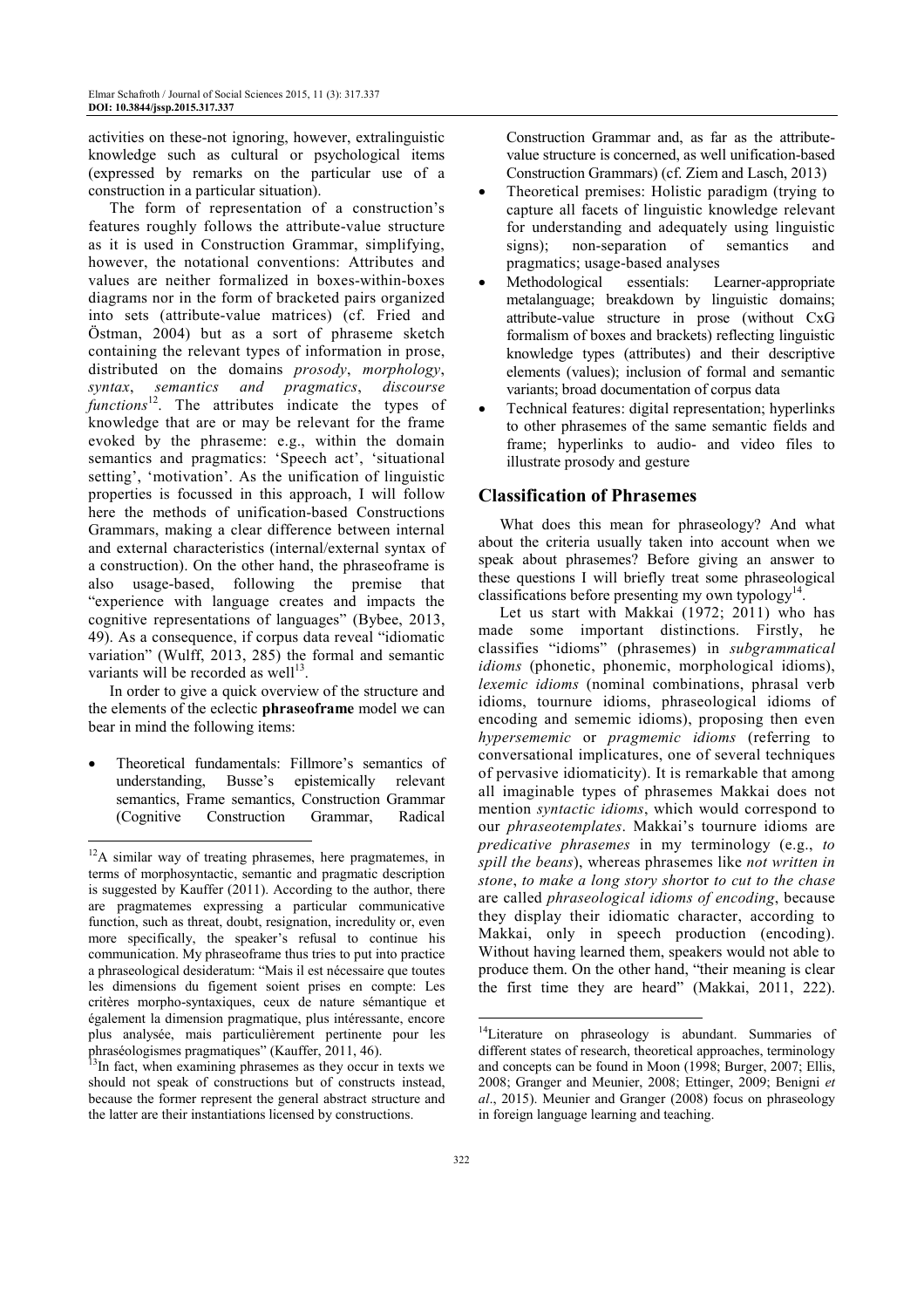(Besides, this may be true for native speakers but not for foreign learners). By using this example I have already mentioned the second important type of phrasemes, *the idioms ofencoding* and *idioms ofdecoding*, picked up by Fillmore *et al*. (1988) who call them *encoding* and *decoding idioms* and whose definitions seem to me clearer than the one given in Makkai (1972):

A decoding idiom is an expression which the language users couldn't interpret with complete confidence if they hadn't learned it separately. With an encoding idiom, by contrast, we have an expression which language users might or might not understand without prior experience, but concerning which they would not know that it is a conventional way of saying what it says (Fillmore *et al*., 1988, 504f.).

I will illustrate this with Italian examples. Idioms of decoding are *darsi la zappa sui piedi* ('to shoot oneself in the foot'), *alzare il gomito* ('to have one too many'), *arrampicarsi sugli specchi* ('to grasp at straws'), idioms of encoding *rosso acceso* (*bright red*), *fin qui tutto bene* (*so far so good*), *più che altro* (*above all*), *per così dire* (*so to speak*), *in linea di massima* (*basically*). All of them are idiosyncratic constructions which a L2 learner of Italian would either not understand at all or not be able to produce in exactly the same way. Even if one encoding idiom or the other might be transparent to a foreigner learner, let us say *fin qui tutto bene*, it is doubtful that any of them could be produced on the basis of the open-choice principle-learners would probably say *fino a qui, tutto bene*. So, in the end, the distinction between encoding and decoding idioms is not really helpful for learner-centred phraseology and confirmation has come once again: In a foreign language everything is different (cf. Hausmann, 1997).

Another typology was proposed by Fillmore *et al*. (1988), who distinguish firstly lexically open (or formal, schematic) and lexically filled (or substantive, specific) phrasemes-the term *idioms* used by the authors comprises all kinds of phrasemes-and secondly three types of usual or unusual combinations to be qualified as idiomatic: (a) Unfamiliar pieces unfamiliarly arranged (*kith and kin*, *with might and main*), (b) familiar pieces unfamiliarly arranged (*all of a sudden*, *in point of fact*), (c) familiar pieces familiarly arranged (*to pull someone*'*s leg*, *to tickle the ivories*). I have always wondered why they did not add the fourth type: Unfamiliar pieces familiarly arranged. One might think of phrasemes like *uscire dai gangheri* ('to fly off the handle'), *mettersi in ghingheri* ('to put on one's finery'). The two poles, lexically open and lexically filled phrasemes, are represented in Fig. 2.

A: LEXICALLY OPEN PHRASMES (formal phrasemes, schematic phrasemes) Più lavori più successo avrai ('The more you  $\mathbf{1}$ work the more successful you are') Ma questa sì che è un'alternativa! ('This is, too,  $\overline{2}$ an alternative') PersPron? INF? (Io? mollare? Lui? pagare?  $\overline{3}$ ('Me? Giving up?; Him giving up smoking?') Che me lo chiedi a fare? ('Why are you asking  $\overline{4}$ me at all?  $')$ E quello sarebbe un dottore? ('And him be a K  $doctor?$ 6 dare<sub>INH</sub> del filo da torcere ('to cause a lot of  $\overline{7}$ trouble') arrampicarsi<sub>INE</sub> sugli specchi (1 'to take one's 8 way out of it', 2 'to try the impossible')  $\mathbf{Q}$ ancora meno; a patto che; come mai; in bocca al lupo! ('let alone; on condition of; how come;  $10$ break a leg!') **B: LEXICALLY FILLED PHRASMES (substantive** phrasemes, specific phrasemes)

Fig. 2. Lexically open and lexically filled phrasemes arranged on a continuum (based on Fillmore, Kay and O'Connor, modified according to Schafroth, 2014a)

Is it reasonable, following Nunberg *et al*. (1994), to claim the existence of two types of idioms, (a) idiomatically combining expressions and (b) idiomatic phrases? The first type permits an interpretation according to the argument structure, inherited by the hierarchically superior general structure of transitive verbs (Ziem and Lasch, 2013, 58), as in the bivalent monotransitive construction *alzare il gomito* ('to have one too many'). The relationship between the verb and its direct object is determined in terms of semantics, however, not in terms of syntax: "Collocational dependencies are in fact the overt manifestation of semantic relations, not syntactic relations" (Croft, 2011, 176). In the predicative phraseme (idiom) we are looking at, *alzare* allows only the lexeme *gomito*. "This collocational dependency is called an idiom chunk and it is evidence for a relation between" (ib.) *alzare* and *gomito*:

| alzare      | il gomito            |
|-------------|----------------------|
| <b>BERE</b> | <b>TROPPO ALCOOL</b> |
| [VERB]      | [OBJECT]             |

According to one of the principles of Construction Grammar, what we have to look at are not the single components of a construction, but the construction on the whole and consider them non-derivational and monostratal (Fried and Östman, 2004, 25). Only the categories and roles (i.e., argument structure here) are derivative, constructions themselves, however, must be taken as basic (Croft, 2001, 175). In the idiomatically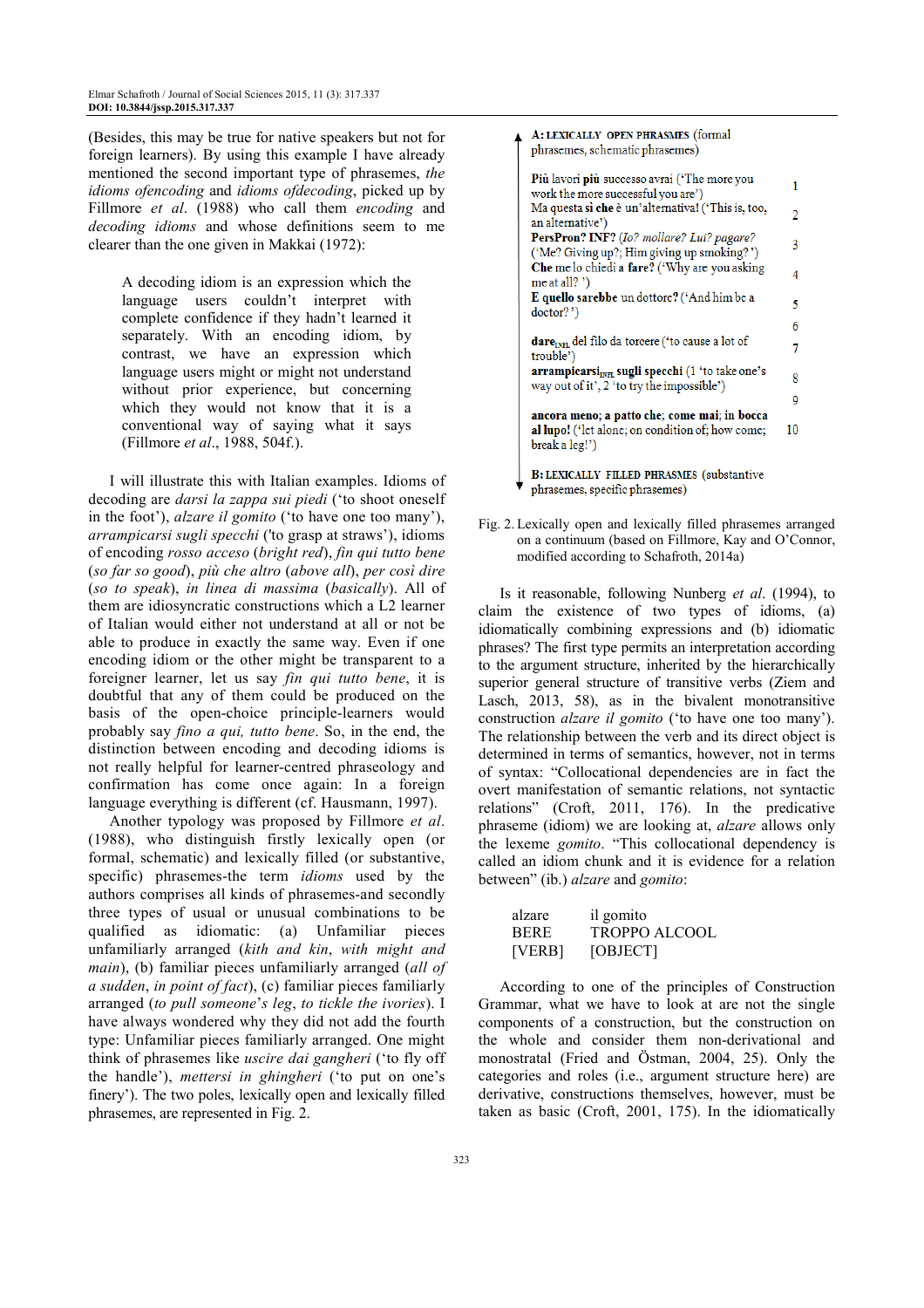combining expression *alzare il gomito*, following Croft (2001, 181), "the syntactic parts of the idiom" (*alzare* and *gomito*) "can be identified with parts of the idiom's semantic interpretation" ('bere' and 'troppo alcool'), according to which *alzare* corresponds to *bere* ('drink') and *il gomito* to *troppo alcool* ('too much alcohol').

As far as idiom typology is concerned only a few linguistic proposals turn out to be applicable from a foreign language teaching point of view<sup>15</sup>. I thus do not consider it necessary to distinguish between *idiomatically combining expressions* and *idiomatic phrases* (Nunberg *et al*., 1994), because neither *dare del filo da torcere* ('to cause a lot of trouble'), representing the first category, nor *tirare le cuoia* ('to die', similar to *kick the bucket*), standing for the second one, are semantically transparent for a foreign learner of Italian. Both of them have to be described more or less in the same way in a dictionary. The typology set up in Fillmore *et al*. (1988) seems to be suitable for linguistics, because they make us understand how phrasemes are structured, but it is nonetheless of little help for L2 learners, who have different needs.

My own classification of phrasemes is simple. Based on the definition of the term *phraseme* given above and taking into consideration the fundamental definition of a construction (as a form-meaning pair) I will distinguish the following types, moving down, according to Fig. 2, from lexically open phrasemes at the top to lexically filled phrasemes at the bottom, passing over, however, phenomena which are between the main types as well as cases with more or less idiomaticity or entrenchment:

- Phraseotemplates (*più/meno X più/meno Y*, *Che (OBJ1) (OBJ2) VERBinfla fare?*, *… sì (che)…*)
- Predicative phrasemes (*darsi la zappa sui piedi*, *fare mente locale*, *alzare il gomito*, *menare il can per l*'*aia*) 16
- Collocations<sup>17</sup> (*apparecchiare*/*sparecchiare la tavola*, *capelli radi*, *scapolo impenitente*, *digrignare*

l

<sup>17</sup>Collocations are understood here as semi-fixed lexeme combinations consisting of a cognitively primary and *i denti*, *dare il seno* (*a un lattante*), *aspettare un bambino*, *macchina di seconda mano*) 18

- Non-compositional compounds (partially: *lettera aperta*, *chiave inglese*; entirely: *colletto bianco*, *pesce d*'*aprile*) 19
- Grammatical and adverbial phrasemes (*tanto meno*, *salvo che*, *a prescindere da*, *a maggior ragione*, *nell*'*insieme*, *in linea di massima*)
- Discourse markers (*mi raccomando*, *hai voglia!*)
- Full sentence phrasemes and proverbs (*Sogno o son desto?*, *Paese che vai*, *usanza che trovi*)
- Pragmatemes (*in bocca al lupo!*, *a buon rendere*)

Predicative phrasemes are known to be especially difficult to understand (let alone use), particularly when they are fully non-compositional, as *essere alla frutta* ('to be broke' *or* 'to be on one's last legs'). Even in the case of idioms whose meaning might be motivated by metaphoric interpretation, such as *darsi la zappa sui piedi* ('to shoot oneself in the foot') or, using one's imagination, even *alzare il gomito* ('to have one too many'). On the other hand, we have to deal with expressions like *gettare olio sul fuoco*, being rather transparent and having its equivalent in *to add fuel to the fire*, but showing also pitfalls because

 $\overline{a}$ 

<sup>&</sup>lt;sup>15</sup>Notable among them is however the onomasiological approach in Bárdosi *et al*. (2003).

 $16$ Predicative phrasemes are characterized by an inflectional verb and a nominal part, often reflecting the structure "(direct, indirect or prepositional) object (+ adverbial)": *Alzare il gomito*, *uscire dai gangheri*, *darsi la zappa sui piedi*. Furthermore they are typically figurative. Some authors call them *idioms* (e.g., Moon, 1998), but this term is too ambiguous because it is also used in a broad way in the sense of *set phrases* or *phrasemes*/*phraseologisms* (Makkai, 1972; 2011; Fillmore *et al*., 1988). Others authors refer to terms like *expressions idiomatiques verbales* (González Rey, 2001), which is very precise, by the way, while yet others split the concept into two entities they call *idiomatically combing expressions* and *idiomatic phrases* (Nunberg *et al*., 1994, see above). The terminological confusion is considerable (Burger *et al*., 2007).

semantically autonomous *base*, e.g., *ipoteca* ('mortgage') and a semantically dependent *collocator*, e.g., the verb *accendere*, whose meaning 'to take out' depends on its base *mortgage*, but which in other contexts (e.g., *accendere una sigaretta* 'to light a cigarette') may be completely different.

<sup>&</sup>lt;sup>18</sup>It is not relevant here whether or not the collocator is idiosyncratic, e.g., *verde* in *numero verde* ('toll-free telephone number') or *un mondo* in *divertirsi un mondo* ('to have a lot of fun'), or *di seconda mano* in *una macchina di seconda mano* ('a second-hand car'). Cf. Konecny and Autelli (2012-). Complex attributive adjectives (adjectival phrases) as *di seconda mano* (synonymous with *usato*) are treated here as adjectival collocators.

<sup>&</sup>lt;sup>19</sup>As far as word formation is concerned, we have a theoretical problem. Adhering to the above definition of phraseme, derivations may be constructions, but they are not to be regarded as phrasemes. The problem with compounds is that they may be fused in one form (e.g., *cacciavite* 'screwdriver', *tergicristallo* 'windshield wiper') and thus not be considered phrasemes. Beyond that, due to pure orthographical conventions, compounds might be written together as *cassaforte* ('safe') and thus be outside the phraseme category, or they might be inside (*carro armato* 'tank') and outside (*carrarmato*) at they same time. I however stick to my decision to call compounds phrasemes only if separate lexical units are taken into account, whether they are partially noncompositional (*lettera aperta* 'open letter', *mercato nero* 'black market') or entirely non-compositional (*colletto bianco* 'whitecollar', *pesce d'aprile* 'April fool'). Compositional compounds (e.g., *motore a benzina* 'gasoline engine', *cavallo di razza* 'thoroughbred') may be constructions (based on the criterion of entrenchment), but they are no phrasemes.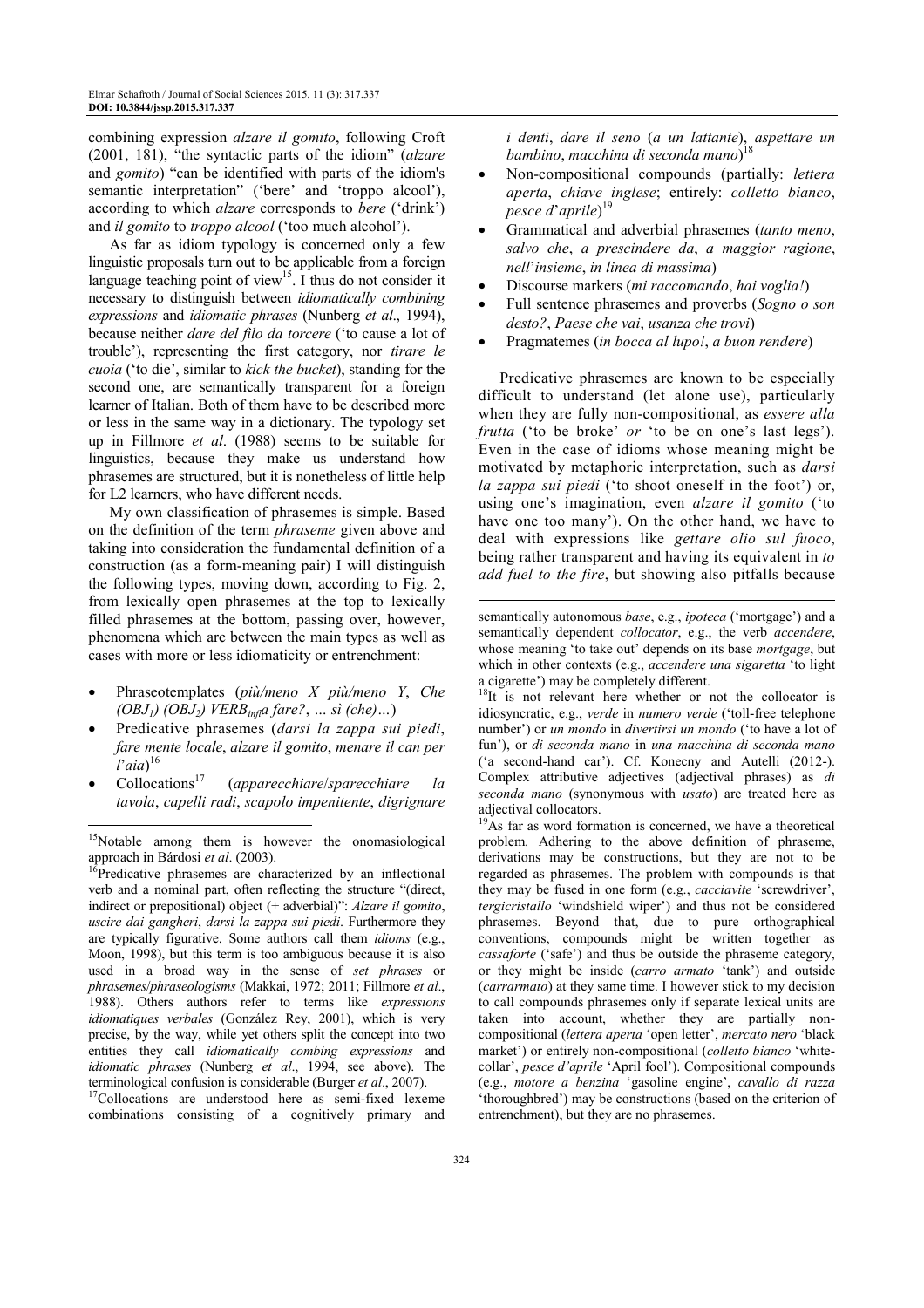fuel would rather be translated by *carburante* in Italian and *to add s.th. to s.th.* would generally not be rendered by the verb *gettare*. So the obvious solution, departing from an English-to-Italian perspective would be \**aggiungere (del) carburante al fuoco*.

# **Lexicographical Treatment of Phrasemes within the Framework of Construction Grammar**

As a permanent (and eternal) learner of several foreign languages, I have always regretted being rather limited in my ability to understand let alone produce phrasemes. Even university teachers advised us against trying to master the field of phraseology because of its being too difficult for L2 learners, as they argued. I have never been convinced, however, of this explanation. Later, as a linguist and university professor, I tried to figure out new ways to enhance the methodological situation for learners in the field of phraseology (cf. Ettinger, 2009; 2011). Construction Grammar helped me to understand what I would have to do. This is how the phraseoframe came into being.

In the following section, some innovative ideas on L2 phraseology will be described (cf. also Bolly, 2009). As indicated above, as it is impossible to treat all phraseological types, three kinds of phrasemes, predicative phrasemes, phraeseotemplates and pragmatemes, will be illustrated by the phraseoframe. The objective is to elucidate the importance of a comprehensive description of phrasemes for learners of Italian as a foreign language. The entirely corpus-based description will be realized according to the types of features on the form and meaning side of these constructions: Prosodic, morphological and syntactic properties will be followed by semantic-pragmatic and discourse-functional properties. The mode of representation will be an attribute-value structure in prose.

#### *Predicative Phrasemes*

The first phraseme is a somewhat particular case. *Attaccare un bottone a qualcuno* (literally 'to sew on a button to somebody') would be in English something like *to talk somebody*'*s ear off*. If we want to know how it is used we do not learn much when we consult traditional Italian dictionaries like Zingarelli, Treccani and Garzanti.

- (1) *attaccare un bottone*, (fig., fam.) molestare con discorsi e chiacchiere interminabili (Zingarelli)
- (2) *attaccare un b*. *a qualcuno*, o *attaccare bottone con qualcuno*, trattenerlo con una conversazione lunga e noiosa (Treccani.it, Vocabolario).
- (3) (a) *attaccare bottone*, iniziare un discorso; tentare un approccio: *Ha attaccato bottone con tutte*

 (b) *attaccare un bottone*, (fig.) iniziare un discorso lungo e noioso: *Mi* (= *a me*) *ha attaccato un bottone che non finiva più!*

What we can conclude form these three lexicographical explanations are two things: First, there seem to exist two different constructions with *attaccare* and *bottone*, which are syntactically different and, second, Italian dictionaries obviously do not agree on the meaning of the two phrasemes. This remarkable result allows the conclusion that the two constructions are mixed together in everyday language.

Let us first describe the two syntactic patterns and try to grasp the difference in meaning:

| (A)                                    |         |               |            |
|----------------------------------------|---------|---------------|------------|
| qualcuno attacca un bottone a qualcuno |         |               |            |
|                                        |         |               |            |
| QUALCUNO                               | (agent) | <b>INIZIA</b> | <b>IIN</b> |
| DISCORSO LUNGO E                       |         | NOIOSO CON    |            |

| QUALCUNO (addressee) |  |
|----------------------|--|
|                      |  |

(B)

qualcuno attacca bottone con qualcuno

QUALCUNO (agent) INIZIA UN DISCORSO CON QUALCUNO (addressee) (PER TENTARE UN APPROCCIO (goal))

These are indeed two different constructions, each of them having different syntactic, semantic and pragmatic properties (bearing in mind the indefinite article in A and the zero article in B). Here once again we can see that the semantic content cannot be separated from the pragmatic one. A and B imply different goals and motivations and are associated with different prototypical semantic features, which can be verified on the basis of corpus documents:

(i) Mauro ha poi trovato subito un ottimo argomento per attaccare bottone con Sarah: La Spagna, meta di viaggio di entrambi; la bella napoletana infatti ha vissuto per cinque anni a Madrid e lì ha conosciuto un modello spagnolo con il quale ha avuto una storia durata sei anni, ma ora, è di nuovo single. (PAISÀ) (ii) Fermarsi a guardare superficialmente questo evento si vedono solo dei gran bevitori di birra e gente che va li' solo per **attaccar bottone** con gente del sesso opposto (anche dello stesso come s'e' visto prima...), [...]. (WEBBIT)

(iii) Neanche Berlusconi sa bene cosa sia meglio fare, in questa giornata che segna il trionfo di un ex comunista. Entra, esce a farsi fotografare con una comitiva di turisti, rientra, si siede accanto a Fini e gli **attacca un bottone** su chissà cosa (il presidente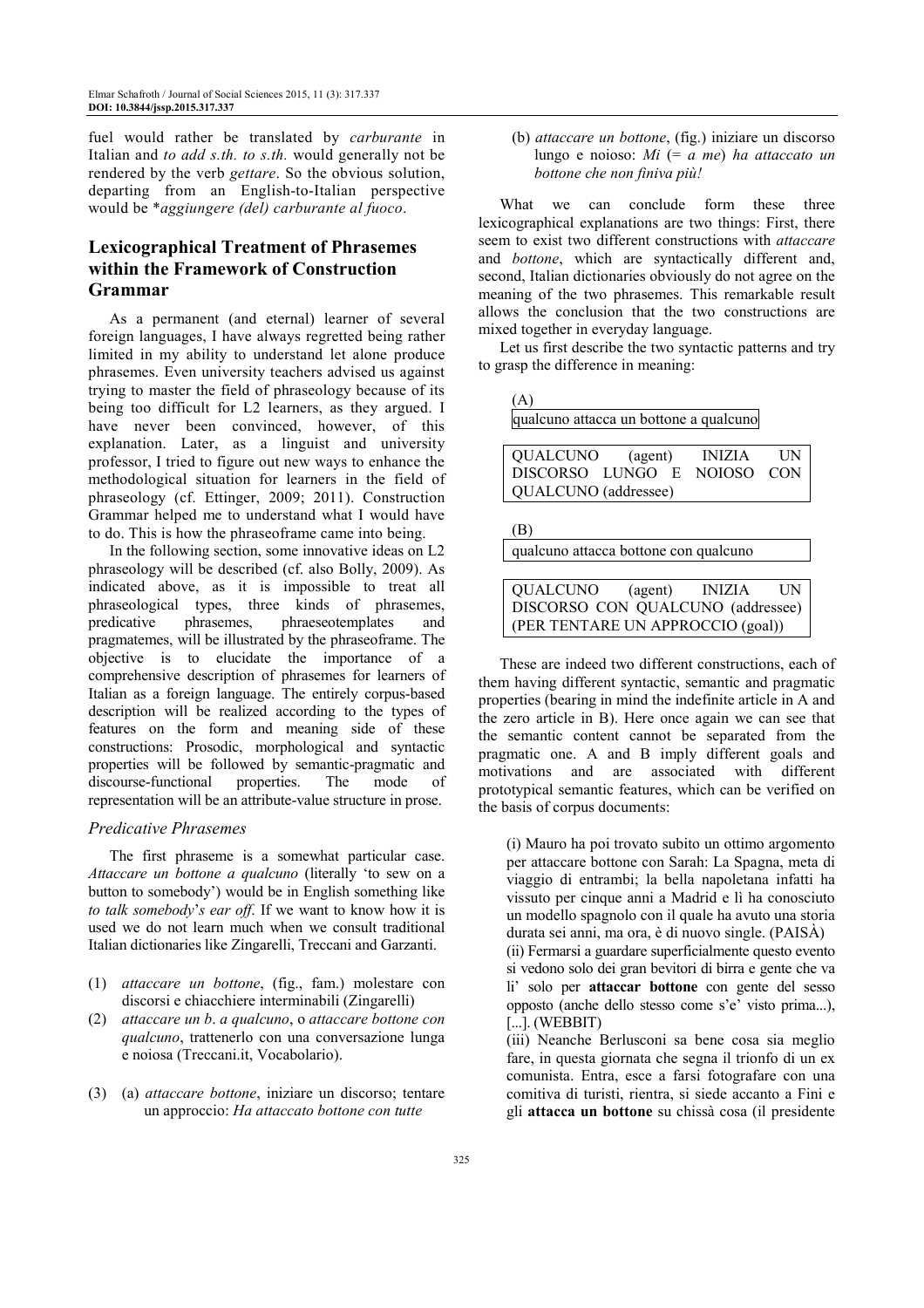di An a un certo punto non riesce a trattenere uno sbadiglio) (CORIS)

(iv) Mi scusi se le ho **attaccato un bottone**, vedo che lei sta partendo. Beh, spero che vada in un bel posto e che passi una bella vacanza. (WEBBIT)

A should indeed not be confused with B. Whereas B may express (a) coming into contact or starting a conversation with someone or (b) trying to flirt with someone, A unambiguously means a negative judgment from the speaker's point of view who sees himself engaged in a conversation against his will<sup>20</sup>. Thus A is often accompanied by the features [+disturbing] and [+boring], which can be reflected on the linguistic surface (by adjectives, adverbs and other modifiers): *Attaccare un bottone infinito*, for instance. Linguistic context is particularly important for understanding the semantic-pragmatic core of the respective constructions. It is not always easy to grasp the meaning without paying careful attention to the context. When the direct object is used in the plural (*bottoni*), to mention another difficult case, A and B could be possible.

In the following phraseoframe only one of the two similar phrasemes, namely A (*attaccare un bottone a*   $qualcuno)$ , will be illustrated<sup>21</sup>:

| phraseme                 | attaccare un bottone (a                    |
|--------------------------|--------------------------------------------|
|                          | qualcuno)                                  |
| type of phraseme         | predicative phraseme                       |
| <b>PROSODY</b>           |                                            |
| intonation               | falling                                    |
| focus stress             | on <i>bottóne</i>                          |
| <b>MORPHOLOGY</b>        |                                            |
| finite verb              | [attaccare]                                |
| variable elements        | [attaccare] [un] [bottone]                 |
|                          | $\lceil$ un $\rceil$ [bottone] – sometimes |
|                          | in the plural: <i>attaccare</i>            |
|                          | bottoni (a qualcuno),<br>S.                |
|                          | corpus exampley (below)                    |
| <b>SYNTAX</b>            |                                            |
| syntactic function       | sentence or dependent clause               |
| sentence types           |                                            |
| - declarative sentence   | usual                                      |
| - interrogative sentence | possible                                   |
| - imperative sentence    | improbable                                 |
|                          |                                            |

 $^{20}$ A and B are in fact converging to an even greater extent: B may approach A in meaning when used with the indirect object *a qualcuno* instead of *con qualcuno*. These linguistic subtleties are all documented in the two detailed phraseoframes about A and B, easily accessible through the website of the Italian learners' platform (*Piattaforma per chi impara l'taliano*, cf. Schafroth (dir.), 2014b)

<sup>21</sup>For the other phraseme, *attaccare bottone* (*con qualcuno*), see http://li.phil.hhu.de/suche

| internal syntax           |                                                        |  |
|---------------------------|--------------------------------------------------------|--|
| basic structure           | qualcuno attacca un bottone                            |  |
|                           | (a qualcuno)                                           |  |
|                           | Subj V Obj <sub>1</sub> Obj <sub>2</sub> <sup>22</sup> |  |
| obligatory actants        | [qualcuno] [bottone]                                   |  |
| optional actants          | [a qualcuno]                                           |  |
|                           | note that the absolute use                             |  |
|                           | (without <i>a qualcuno</i> ) is not                    |  |
|                           | frequent<br>(see<br>corpus                             |  |
|                           | example vi)                                            |  |
| modifiers                 | frequent use of adjuncts                               |  |
|                           | (mostly adjectives) that                               |  |
|                           | express intensification or                             |  |
|                           | irony: un bottone tremendo,                            |  |
|                           | un boccone mica da ridere,                             |  |
|                           | un bottone allucinante <sup>23</sup>                   |  |
| collocations              | attaccare<br>bottone<br>un                             |  |
|                           | [infinite]                                             |  |
| external syntax           |                                                        |  |
| syntactic function        | may be used as an apposition                           |  |
| prepositional object      | by means of the preposition                            |  |
|                           | su introducing the topic of                            |  |
|                           | the conversation: La tintora                           |  |
|                           | disseche<br>c'era                                      |  |
|                           | no,<br>non                                             |  |
|                           | niente, estava per <b>attaccarle</b>                   |  |
|                           | un bottone su<br>tutta<br>la                           |  |
|                           | faccenda                                               |  |
| <b>SEM PRAGM</b>          |                                                        |  |
| meaning                   | to engage someone in a                                 |  |
|                           | conversation considered                                |  |
|                           | excessively long by the                                |  |
|                           | interlocution                                          |  |
| semantic field(s)         | irritation                                             |  |
| semantic roles            | subject is agent, indirect                             |  |
|                           | object $\text{Obj}_2\text{)}$ is addressee             |  |
|                           | (and patient)                                          |  |
| reference to hearer       | yes, but less frequent than                            |  |
|                           | reference to third person                              |  |
| reference to speaker      | no                                                     |  |
| reference to third person | very often                                             |  |
| speech act(s)             | informative                                            |  |
|                           |                                                        |  |

<sup>&</sup>lt;sup>22</sup> What ought to be done, if we want to consistently follow Construction Grammar's theory, is to distinguish between several degrees of abstraction: (1) macro-constructions (abstract meaning-form pairings, such as Subj V  $Obj_1Obj_2 / X$ CAUSES Y to RECEIVE Z), (2) meso-constructions ("similarlybehaving specific constructions"), (3) micro-constructions ("individual construction-types"), and (4) constructs ("the empirically attested tokens, which are the locus of change") (cf. Traugott, 2008, 136). This will be done in future studies.

<sup>23</sup> As far as adjuncts like *mica da ridere* ('[which is] not funny') is concerned, it could be argued that this syntactic enlargement is a matter of external syntactic, but we subsume this phenomenon under *internal syntax*, because it still modifies the noun  $(Obj_1)$  syntactically as an adjective does.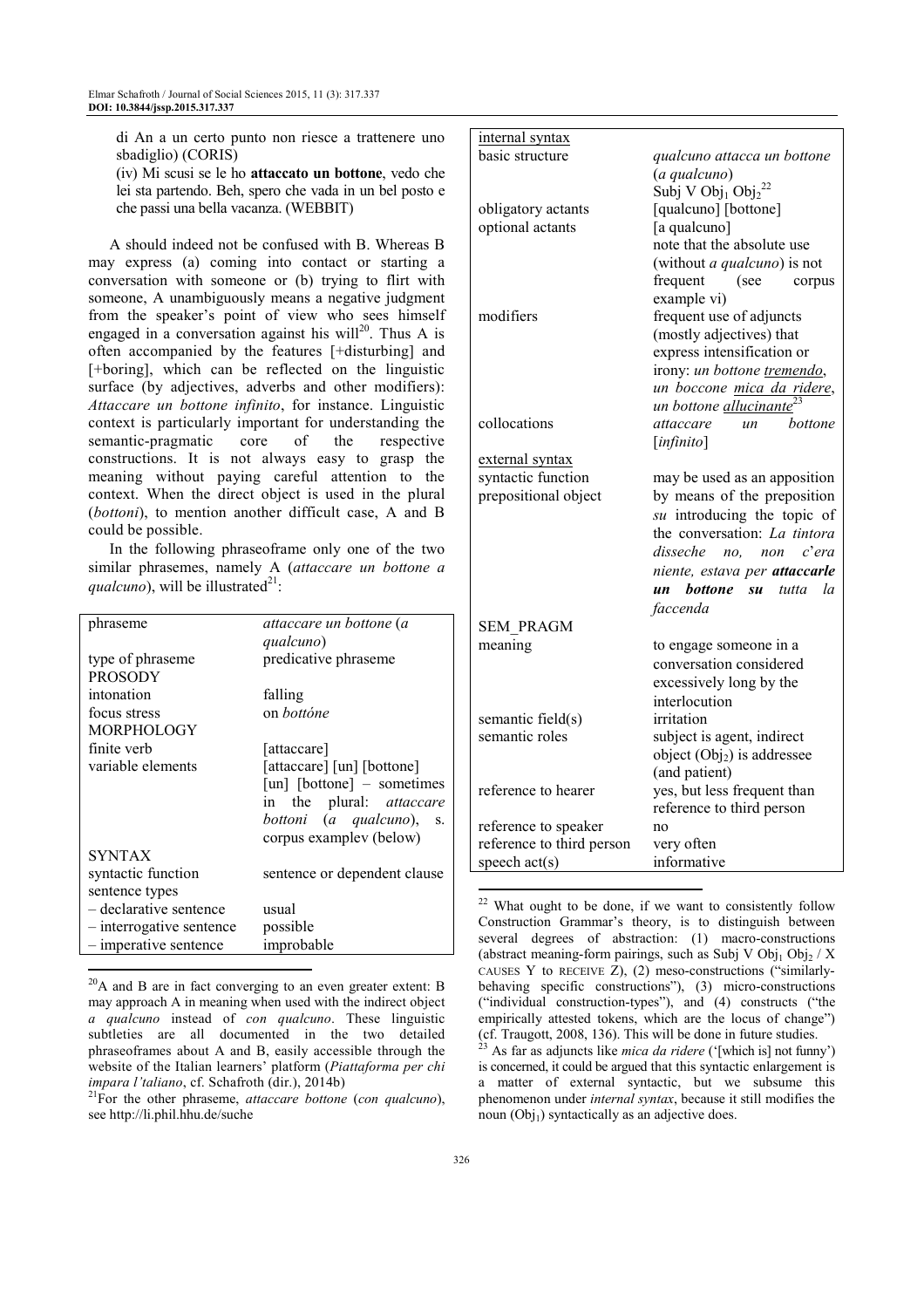Elmar Schafroth / Journal of Social Sciences 2015, 11 (3): 317.337 **DOI: 10.3844/jssp.2015.317.337** 

| status of speech act(s)               | indirect                                 |
|---------------------------------------|------------------------------------------|
| motivation                            | expression of displeasure                |
| illocutive function                   | complaint                                |
| situational setting                   | (dialogues) in spoken                    |
|                                       | language or in computer                  |
|                                       | mediated communication                   |
|                                       | rather not face-to-face                  |
| variety                               | also<br>spoken<br>language;              |
|                                       | documented<br>largely<br>in              |
|                                       | written language, especially             |
|                                       | in newspapers and fiction                |
|                                       | and in computer mediated                 |
|                                       | communication                            |
| register                              | colloquial                               |
| frequency                             | no corpus-based frequency                |
|                                       | results, but                             |
|                                       | familiar<br>in<br>everyday               |
| <b>DISCOURSE</b>                      | language                                 |
| (introducing) new topic               |                                          |
| (causing) topic change                | no<br>no                                 |
| discourse function                    | when<br>usually anaphoric                |
|                                       | talking about someone                    |
| metalinguistic function <sup>24</sup> | possible                                 |
| <b>USAGE NOTES</b>                    | Do not confuse attaccare un              |
|                                       | bottone (a qualcuno) with                |
|                                       | the<br>phraseme<br>similar               |
|                                       | attaccarebottone<br>(con                 |
|                                       | qualcuno) which<br>is<br>not             |
|                                       | associated with the features             |
|                                       | [+disturbing] and [+boring].             |
|                                       | See there.                               |
| <b>RECOMMENDATIONS</b>                | It is recommended to use                 |
| FOR L <sub>2</sub>                    | the standard<br>variant<br>only          |
|                                       | attaccareun<br>bottone<br>$\overline{a}$ |
|                                       | the<br><i>qualcuno</i> . Do not use      |
|                                       | plural form and do not                   |
|                                       | leave out the indirect object.           |
| <b>CORPUS EXAMPLES</b>                | see above; and (v):                      |
|                                       | (v) La saluto perché spesso              |
|                                       | nel percorso tra la fermata              |
|                                       | del<br>bus<br>mia.<br>e<br>casa<br>a     |
|                                       |                                          |
|                                       | Baltimora, incontravo<br>delle           |

<sup>24</sup> By *metalinguistic function* I understand the playful usage of a phraseme with the effect of interpreting it as compositional. Another possibility is univerbation based on a phraseme, both cases representing plays on words. Phrasemes are hence constructions to be placed between compositional phrases and morphology (cf. Stathi 2011, 151). This is exactly what often happens in texts. The metalinguistic function is activated when a phraseme is "dephraseologized" or used in another syntactic structure or in a word cluster, e.g. *to burn the midnight oil* (to be understood literally) *spiller of the beans* (as a nonce formation). Aspects of idiomatic creativity, including idiom variation and variability, are treated by Langlotz (2006).

| persone sconosciute che per<br>educazione americana, mi |
|---------------------------------------------------------|
| attacca un bottone infiniti                             |
| su chi fossi e chi fossero                              |
| $loor,$ []. (WEBBIT)                                    |
| (vi) Se chiamate un amico al                            |
| cellulare, e questi attacca un                          |
| bottone che non finisce più,                            |
| una spiegazione<br>c'è.                                 |
| L'amico ha un telefonino                                |
| Tim autoricaricabile: più la                            |
| conversazione si prolunga,                              |
| più chi ha risposto ricarica la                         |
| carta, mentre chi chiama                                |
| paga (La Repubblica                                     |
| Corpus).                                                |

#### Fig. 3. Phraseoframe for the construction *attaccare un bottone* (*a qualcuno*)

#### *Phraseotemplates*

The next type of construction, which is about half way between a lexically open and a lexically filled idiom, might be called "phraseotemplates" in English-in German there are several terms like *Phrasem-Konstruktionen* (Dobrovol'skij, 2011) or *Phraseoschablonen* (Fleischer, 1997), in French, for instance, *expressions-énoncés* (González Rey, 2001). They are syntactically fixed prefabs with a lexically open slot to be filled by an inflected transitive or intransitive verb. A famous English example is the incredulityresponse construction *Him be a doctor?* (which is *X be a Y?*). In Schafroth (2013a) I dealt with the *wh*construction *Che me lo chiedi a fare?* (other examples would be *Che studi a fare?*, *Che mi fai questo regalo a fare?, Cosa ti hanno preso a fare?*):

 $\left[$  (Che)Cosa / Che $\left[$  (OBJ<sub>1</sub>)(OBJ<sub>2</sub>) $\left[$  V  $\left[$  a fare $\right]$   $\right]$  COMPL $\left]$ 

What is astonishing about this construction is that there is not a single Italian dictionary in which you can find it. Monolingual dictionaries as well as specialized phraseme dictionaries do in general ignore this type of phrasemes, probably because before Construction Grammar they had not been identified as such, neither in English books (cf. Götz and Lorenz, 2002) nor in other languages' phraseological dictionaries (cf. Bárdosi *et al*., 2003 for French phrasemes, or Lurati, 2011; 2002 for Italian  $phraseology)^{25}$ .

<sup>&</sup>lt;sup>25</sup>This is however not entirely true for other languages. In Mel'čuk (1987) there are indeed phenomena (of Russian) that might be compared to phraseotemplates.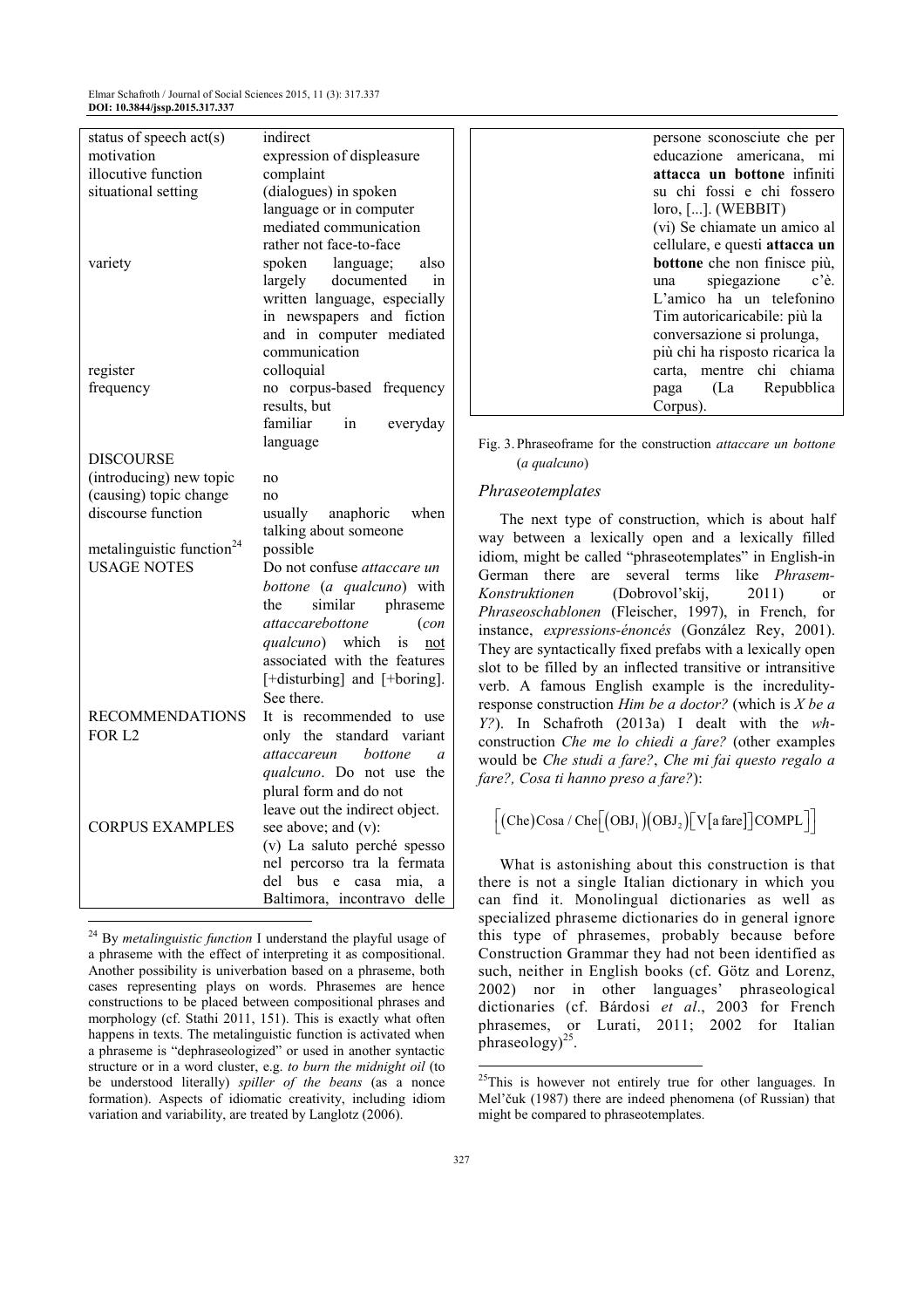Beyond that, how should all these constructions be described in a dictionary in order to provide a maximum of knowledge about its meaning and its use?

If we part form the construction *Che me lo chiedi a fare?* as a whole we can recognize on the formal side of the pairing an interrogative clause composed by a *wh*pronoun (*che*, *che cosa* or *cosa*) and a verb phrase consisting of an inflected verb and an obligatory and invariable infinitive complement (*a fare*). The argument structure of the verb (here *chiedere*) is fully reflected in the sentence where subject, direct object and indirect object are represented, the latter two by pronouns.

The phraseotemplate I want to describe here is the *sì (che)* construction used for expressing concession, reinforcement (or insistence) or rectification. The construction is briefly mentioned in some Italian grammar books (e.g., Serianni, 1997, 252, or Patota, 2006, 255), but L2 learners do not find sufficient descriptions in any grammar or textbook. Analysing some linguistic corpora (here PAISÀ, CORIS, BADIP, WEBBIT, La Repubblica Corpus) I could make out the following form-meaning-pairs:

# (1) V sì (Object) **RECTIFICATION**

- (1a) A: *Oggi non piove, meno male* B: *Prima pioveva sì*
- (1b) *Secondo punto… è una questione di abitudine. Ti posso assicurare che non mi perdo tantissimo adesso (mi distraggo di più quando quando seguo la serie in tv), e se capita la rivedo, altro vantaggio. Per quanto riguarda la letteratura, conoscessi le lingue leggerei sì, i libri in lingua originale.*
- (1c) A: *Non ci ha mai invitati a casa sua* B: *Ci ha invitati sì una volta!*
- (2) ma sì che V **CONTRADICTION**
- (2a) A: *Qualcosa da dover fare incidere qualcosa* B: *ma dai davvero per domani mattina per domani sera non credo* – A: *ma sì che te la incidono*
- (3) (ma) sì che V

#### REINFORCEMENT

- (3a) *Queste sì che sono rivelazioni*.
- (3b) *Ecco, questo sì che sarebbe un miracolo*.
- (3c) A: *Ricorda qualcos*'*altro*?-B: *Oltre la rete la ragazza dai capelli biondi, ma sì che l*'*ho vista, eccome*.
- (3d) *Stavolta, nell*'*incendio dei giorni scorsi, avrete visto di sicuro nei TG i Rom incazzati che*

*parlavano con i poliziotti. E sì che si sono incazzati! Non facevano altro che ripetere:* "*Ma perchè? Stiamo pagando puntuali ogni mese!*

- (3e) *Però c*'*è l'albero. Quello sicuramente viene dalle nostre sacre montagne. No! Neppure quello l*'*abbiamo inventato noi. Ci rimarrebbe il presepe. Quello sì che è roba nostra.*
- (4) V *sì* Predicative/Direct Object/Infinitive *ma*/*però*

#### **CONCESSION**

- (4a) *Quello che fumava di più era TopCat (risate) Sean invece non fumava, beveva sì, però non fumava.*
- (4b) *Devo confessare che quando l*'*Ulivo vinse le elezioni, benché contrariato, mi consolai al pensiero che, tutto sommato, avremmo avuto sì un detestabile governo di sinistra, ma composto di gente provveduta, capace di fare il suo mestiere.*
- (4c) *Infatti, se i pannelli solari funzionanti rimanevano esposti verso il Sole, si poteva sì guadagnare energia sufficiente per far funzionare la stazione ma contemporaneamente la temperatura all*'*interno della stazione sarebbe aumentata notevolmente.*
- (4d) *Così, in una Polonia dove l*'*opposizione è praticamente ufficializzata, dove il visitatore si muove come in un paese democratico con vari partiti - sentendo cioè due e più campane -, sta anche diventando palese che mettersi contro il regime può sì costare la prigione, ma per brevi periodi subito seguiti da un indulto.*
- (4e) *C*'*è sì Roma, ma c*'*è soprattutto Parigi, da tempo l*'*alleato strategico.*

What we can deduce from these examples is that obviously the *sì* (*che*) construction is above all a discursive or even rhetoric strategy to rectify, contradict, strengthen, fine-tune or modify an argument. When used without *che* the morpheme *sì*, introducing a sort of concession, is often placed directly behind an inflected verb, which frequently is the copula *essere*, the verb *avere* or a modal verb like *potere*, *dovere*, *volere*. If there is a clause containing a concession indicated by *sì*, then we generally find a coordinate clause joined by *ma* or, very occasionally, by *però*.

Isn't this too complicated for a foreign learner of Italian? My answer is: From the European reference level C1 onwards (or even earlier) it *is* possible to learn a construction like this. Besides, why should such a construction, argumentatively strong and usable in many situations, be restricted only to native speakers? There are only a few linguistic elements involved, the main difficulty consisting in the right position of *sì* (*che*) and in combing two clauses.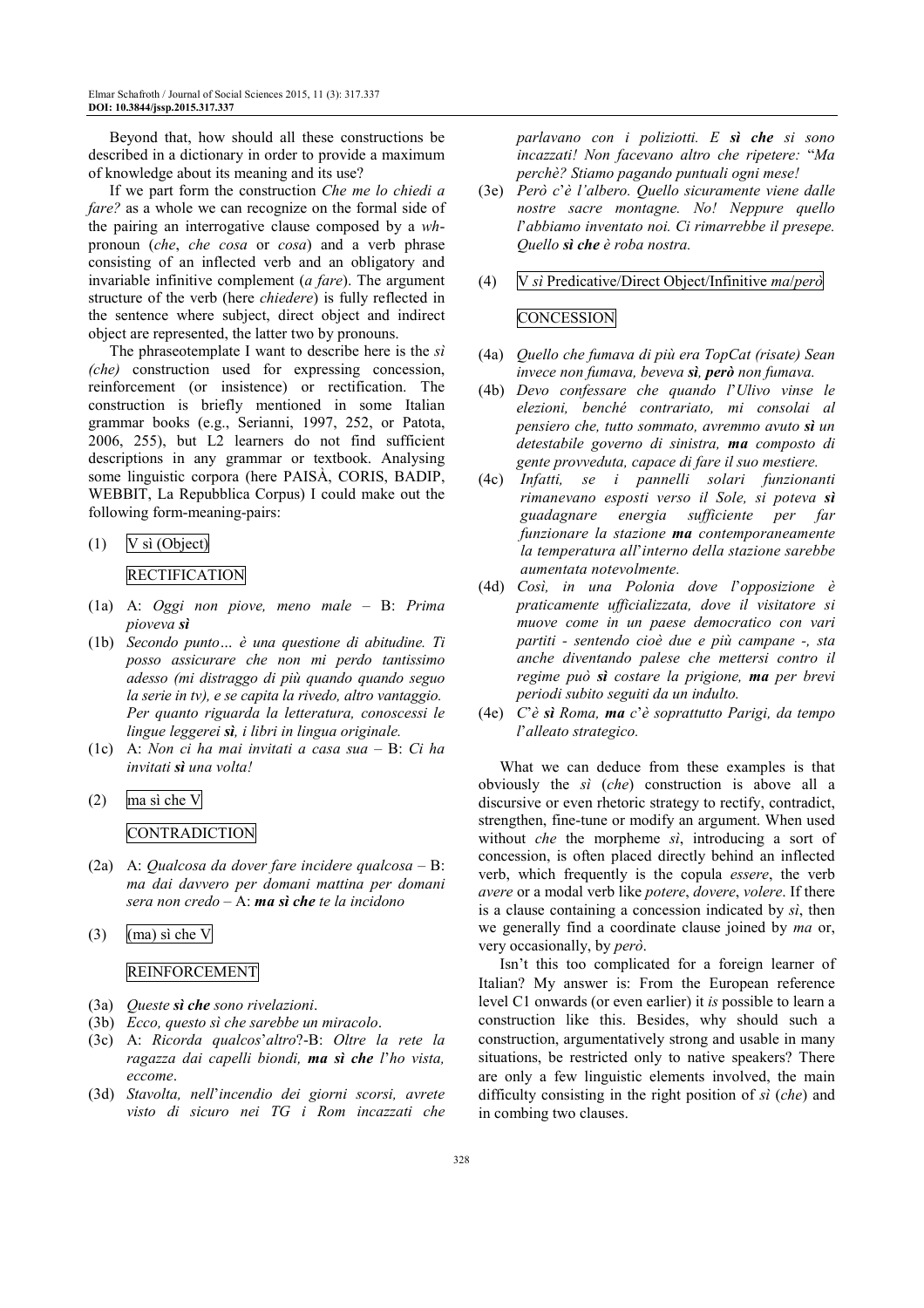| An epistemically satisfying description could contain   |                                        |                           | your interlocutor that you          |
|---------------------------------------------------------|----------------------------------------|---------------------------|-------------------------------------|
| the following items (space prevents me from displaying  |                                        |                           | want to admit or concede to         |
| a complete phraseoframe):                               |                                        |                           | something which, however,           |
|                                                         |                                        |                           | in the following clause             |
| phraseme                                                | a) (ma) sì che VERB                    |                           | introduced by ma is fine-           |
|                                                         | b) VERB $si \dots$ ma                  |                           | tuned or modified                   |
| type of phraseme                                        | phraseotemplate                        | semantic field(s)         | underline one's opinion;            |
| <b>PROSODY</b>                                          |                                        |                           | contradict; rectify; concede        |
| intonation                                              | a) rising (falling)                    | reference to hearer       | possible                            |
|                                                         | b) rising                              | reference to speaker      | possible                            |
| pitch                                                   | on $si$ (in a and b)                   | reference to third person | possible                            |
| focus stress                                            | on $si$ (in a and b)                   | speech $act(s)$           | assertive, directive                |
| MORPHOLOGY                                              |                                        | status of speech act(s)   | direct                              |
| finite verb                                             | none                                   | motivation                | you want to be right (a) or to      |
| variable elements                                       | none                                   |                           | correct<br>someone<br><sub>or</sub> |
| <b>SYNTAX</b>                                           |                                        |                           | something (b) or to convince        |
| syntactic function                                      | a) in the form of si che or            |                           | someone (also b)                    |
|                                                         | masi che (preceding<br>the             | situational setting       | unspecific; often used in           |
|                                                         | verb): modifier<br>of<br>the           |                           | controversial discussions           |
|                                                         | following verb phrase                  | variety                   | spoken<br>written<br>or<br>ın       |
|                                                         | b) in the form of $si$ (after the      |                           | language                            |
|                                                         | verb), with or without ma (or          | register                  | neutral                             |
|                                                         | però): modifier of the verb            | frequency                 | no corpus-based frequency           |
| internal syntax                                         |                                        |                           | results, but very familiar in       |
| basic structure <sup>26</sup>                           | a) $(ma)$ si che VERB $(+)$            |                           | everyday language                   |
|                                                         | complement or object or                | <b>DISCOURSE</b>          |                                     |
|                                                         | infinitive) – have a look at           | (introducing) new topic   | no                                  |
|                                                         | examples 2 and 3                       | (causing) topic change    | no                                  |
|                                                         | b) VERB $si$ (+ subject/               | discourse function        | $(b)$ ;<br>(a)<br>anaphoric<br>and  |
|                                                         | infinitive complement or               |                           | something<br>(referring<br>to       |
|                                                         | object), often followed by             |                           | known<br>already<br>or              |
|                                                         | ma (sometimes by però)                 |                           | when<br>mentioned)<br>$(b)$ ,       |
|                                                         | - compare examples 1 and 4             |                           | conceding<br>something:             |
| collocations                                            | none                                   |                           | furthermore<br>cataphoric           |
| external syntax                                         |                                        |                           | (indicating that the argument       |
| typical verbs involved                                  | a) any verb                            |                           | being treated will be carried       |
|                                                         | b) essere, avere, potere,              |                           | on)                                 |
|                                                         | volere, dovere,                        | rhetoric value            | (a)<br>$(b)$ :<br>and<br>showing    |
|                                                         | but also other verbs                   |                           | determination and self-             |
|                                                         |                                        |                           | confidence                          |
| optional elements                                       | in the structure a): ma (in ma         |                           | when<br>$(b)$ ,<br>conceding        |
|                                                         | sì che)                                |                           | something: rhetoric strategy        |
|                                                         | in the structure b): ma (or            |                           | used in order to avoid              |
|                                                         | <i>però</i> ) in the coordinate clause |                           | expressing one's opinion            |
| <b>SEM_PRAGM</b>                                        |                                        |                           |                                     |
| meaning                                                 | with a) you may contradict             |                           | directly or too openly              |
|                                                         | or reinforce an argument or            | <b>RECOMMENDATIONS</b>    | Both types, Prima pioveva sì        |
|                                                         | what has been said before;             | FOR L2                    | and Queste si che sono              |
|                                                         | with b) you may rectify what           |                           | rivelazioni, are easy to learn:     |
|                                                         | has been said before or you            |                           | use just $si$ and place             |
|                                                         | may give the impression to             |                           | itdirectly after the verb or        |
|                                                         |                                        |                           | use sì che before the verb!         |
| $^{26}$ As Hoffmann (2013) noints out complex sentences |                                        | <b>CORPUS EXAMPLES</b>    | see above                           |

 $26$  As Hoffmann (2013) points out, complex sentences are constructions, too. In the case of the *sì che*-meso-constructions (Traugott, 2008, 236) it is however difficult to identify a superordinate abstract macro-construction.

Fig. 4. Phraseoframe for the constructions *(ma) sì che VERB* and *VERB sì … ma*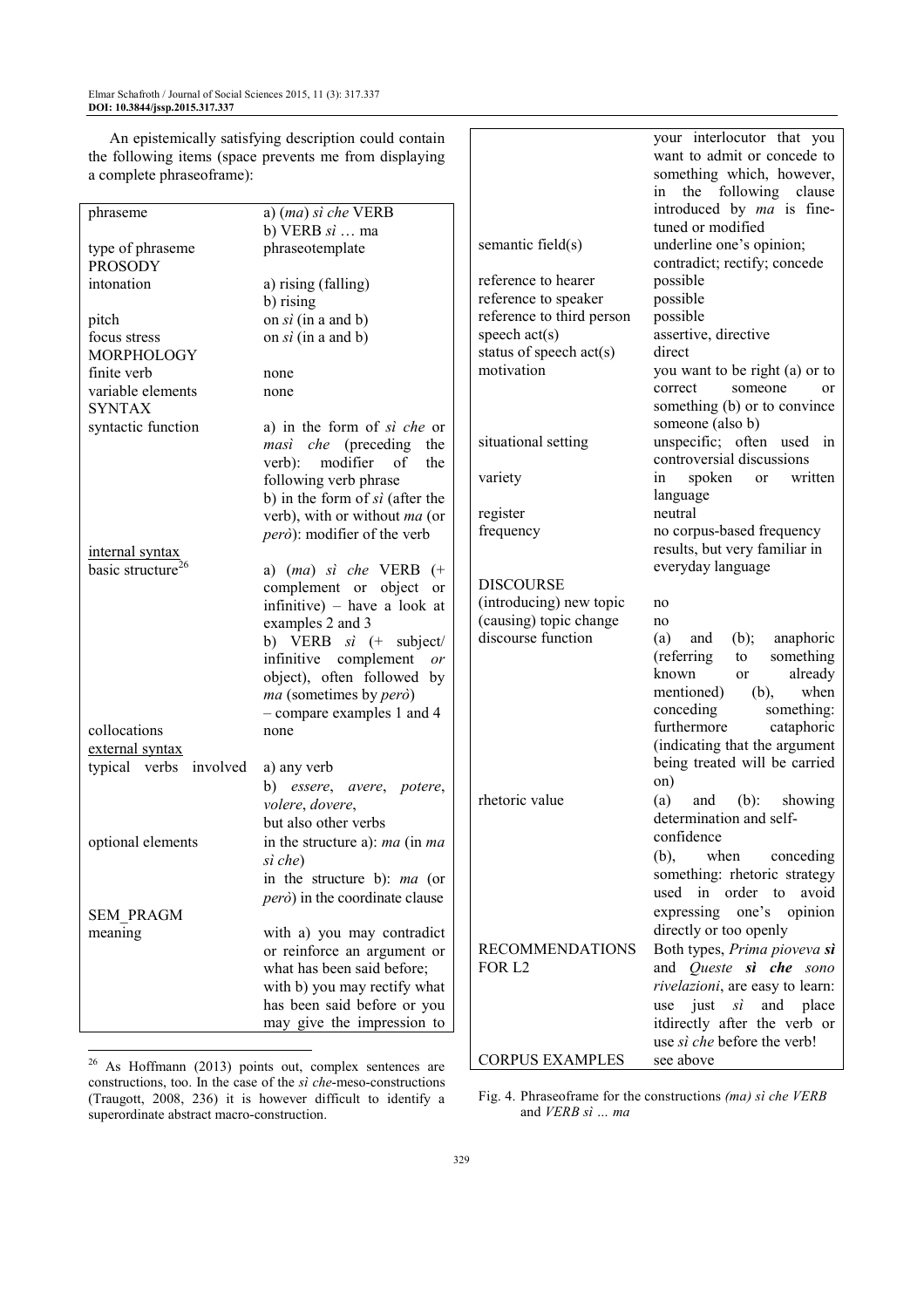#### *Pragmatemes*

The last type of phraseme to be treated here are formulae which I shall call *pragmatemes*, following Mel'čuk (1995), according to which a pragmateme is a phraseme fixed by the situation to which it is related (Mel'čuk, 2008, 4). Form and meaning of pragmatemes represent and evoke the conceptual content of a specific situation to which they are closely linked $2^7$ . Examples of this classical type of construction are *Bless you!*, *Never mind!*, *Hold the line!*, but also formulae like *You*'*ll catch your death*!, *What do you say?*, *Pardon my French, Whose turn is it to deal?* or *Wet paint!* (cf. Fléchon *et al*., 2012 with French examples). Pragmatemes, also called *expressions-énoncés* in French phraseology (González Rey,  $2001)^{28}$ , are encoding idioms (according to Makkai, 1972; 2011), familiar pieces familiarly arranged (citing Fillmore *et al*., 1988) and thus compositional, i.e., the way their elements are combined is regular and their meaning is transparent. However, they are characterized by a high degree of entrenchment so that L2 learners would probably understand them when uttered in a concrete situation, but they would not be able to produce them.

It is a challenging if not impossible task for traditional dictionaries to describe pragmatemes in a satisfactory way. What ought to be done by lexicographers is to provide all information about their meaning and their use. I will try this with respect to the Italian constructions *a buon rendere* and *e poi-colpo di scena*.

## *A Buon Rendere*

l

First of all we would have to determine whether its frequency of occurrence is greater than expected (cf. Gries, 2011). This might be questionable in the case of our pragmateme in Italian. But as we are not able to provide data about this issue we exclude this item.

Let us then turn our attention to Italian dictionaries. In *Zingarelli 2015* we find, rather concise, the following paraphrase: 'detto di favore e sim., impegnarsi a restituirlo'. *Garzanti 2009* gives a similar explanation: 'Si dice a chi ci ha fatto un favore, promettendo di restituirlo' and in the *Nuovissimo Dardano* we can read: 'Locuz. per dire che si accetta ql.co con il proposito di ricambiare appena possibile'. None of them enables a

foreign user to under stand let alone use the construction, although *Dardano* provides some crucial semantic indications. What is in deed relevant as far as the meaning of *a buon rendere* is concerned can be expressed in two of my students' lexicographical trials:

(a) *a buon rendere,* si dice a qualcuno che ci ha fatto un favore per sottolineare che siamo pronti a ricambiare il favore nel futuro: *Grazie per il tuo sostegno. A buon rendere!*

(b) *a buon rendere***, 1.** se qualcuno dice *a buon rendere* vuol dire che vuole ringraziare qualcun altro e ricambiare appena possibile: *Grazie per la cena. A buon rendere!*

(a) and (b) convey the minimum semantic information one ought to have. Actually the description is not sufficient to fully understand how and when to use this formula. The crucial point is that whoever says *a buon rendere*, after having benefited from a favour (which may be big, but usually is a banal or every day one, like having been offered a coffee in a bar by a colleague) feels obliged to return the favour or at least considers it a formula of politeness to say these words, often combined with some sign of gratitude: *Grazie! A buon rendere!*  Languages differ here considerably. The German (pseudo) equivalent *Danke, Du hast was gut bei mir!* would not be used if only a little favour is concerned. In Italian, however, the favour is usually small, but may be big, too. Let us have a look at some corpus examples (WEBBIT):

(i) «[…] e magari bermi pure io un caffè per bontà vostra ...» «Tutto qua? Ma vieni con me che te lo offro direttamente al bar un caffè!» invitò Paolo, sorridendo a quel tizio che aveva un "non so che" di Pacino e De Niro con l'accento napoletano. «*Grazie* dottò, **a buon rendere**. Andiamo!»

(ii) volevo kiedervi e se usassi la sendto e recvfrom? potrebbe funzionare? mmm ... AbsoluteBeginner: Scusate se insisto, ma che tipo di server è? Grazie Domy per la tua risposta ma è un po' vaga. Non vorrei rompere le scatole in mezzo a voi che siete tutti esperti, ma è una questione importante. Ho provato a capirci qualcosa leggendo nei motori di ricerca ma ... nun gliela fò! *Grazie*. E non posso nemmeno dire **a buon rendere**.

As quite often is the case with lexemes, expressions and phrasemes, speakers tend to invert their meaning by antithesis. This also applies to the pragmateme *a buon rendere*, which may refer to a situation in which the speaker expresses anger towards his interlocutor, making

 $27$  Kauffer (2011, 41f.) puts forward the main characteristics of pragmatemes (which he calls *actes de langage stéréotypés*): "Statut d'énoncé", "idiomaticité", "fonction *essentiellement pragmatique*". Pragmatemes "ne servent pas à designer un objet, une personne, un procès etc. mais ils participent à la création d'un acte de langage qui a une composante illocutoire, voire perlocutoire" (42). See also Lüger (1999; 2007).

<sup>&</sup>lt;sup>28</sup>Other works refer to the stereotypical character of pragmatemes (Coulmas, 1981; Schapira, 1999; González Rey, 2007; Kauffer, 2011).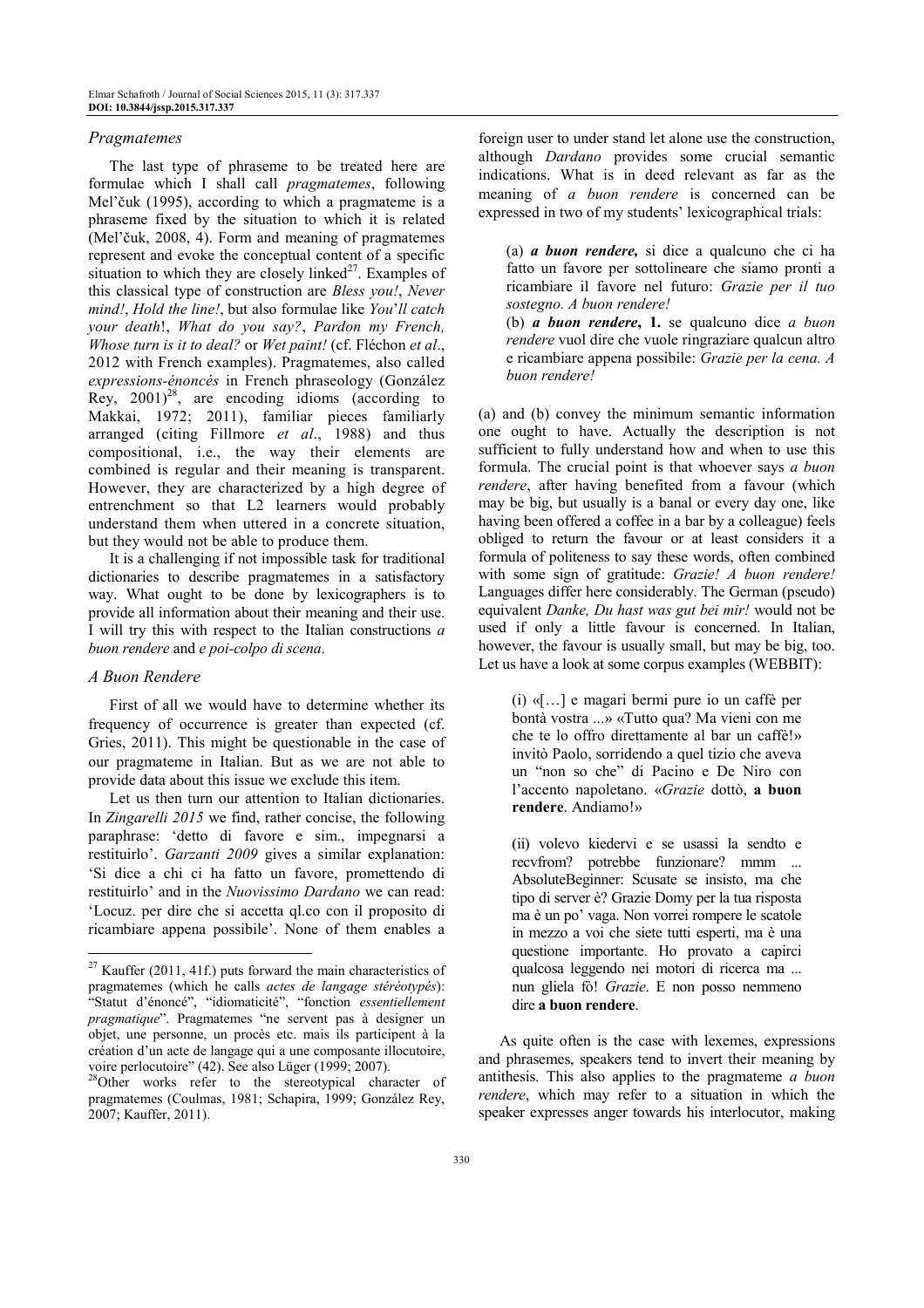| him understand that sooner or later he will hit back. But<br>this might also be used in an ironic or humorous way. Let<br>me cite one more the student who already proposed (b): |                                                                                            | modifiers                 | apposition<br>sometimes used together<br>with dire, gridare |
|----------------------------------------------------------------------------------------------------------------------------------------------------------------------------------|--------------------------------------------------------------------------------------------|---------------------------|-------------------------------------------------------------|
|                                                                                                                                                                                  |                                                                                            |                           | (see corpus example (ii)<br>above)                          |
| (c) $a$ buon rendere 2. se qualcuno dice $a$ buon<br>rendere, dopo avere ricevuto un torto, vuol dire                                                                            |                                                                                            | <b>SEM PRAGM</b>          |                                                             |
|                                                                                                                                                                                  | che vuole vendicarsi appena possibile: Ieri mi hai                                         | meaning                   | (a) you say a buon rendere                                  |
| umiliato davanti a tutti. A buon rendere!                                                                                                                                        |                                                                                            |                           | when you want to thank                                      |
|                                                                                                                                                                                  |                                                                                            |                           | your interlocutor for a                                     |
|                                                                                                                                                                                  | To get some evidence for this usage from authentic                                         |                           | personal, special or often                                  |
|                                                                                                                                                                                  | usage let us look at the following corpus examples                                         |                           | little favour he did to you,                                |
| (CORIS):                                                                                                                                                                         |                                                                                            |                           | such as having offered you                                  |
|                                                                                                                                                                                  |                                                                                            |                           | a drink or something else,                                  |
|                                                                                                                                                                                  | (iii) Certo che sei davvero idiota. Comunque, a                                            |                           | expressing simultaneously                                   |
|                                                                                                                                                                                  | buon rendere. Speriamo di non rivederci più.                                               |                           | that you will return the                                    |
|                                                                                                                                                                                  |                                                                                            |                           | favour.                                                     |
|                                                                                                                                                                                  | (iv) Vabbè, allora io vado, ti saluto vecchio                                              |                           | (b) you may also use $a$                                    |
|                                                                                                                                                                                  | mio, grazie del panino e buone vacanze -                                                   |                           | buon rendere in order to                                    |
|                                                                                                                                                                                  | Anche a te, ah Martino aspetta un attimo -                                                 |                           | interlocutor<br>make your                                   |
|                                                                                                                                                                                  | Si Cesare dimmi - Hai letto come si chiama la                                              |                           | understand that the words                                   |
|                                                                                                                                                                                  | ragazza? - Quale ragazza? - Bravo Martino, a                                               |                           | he/she said or the things                                   |
| buon rendere.                                                                                                                                                                    |                                                                                            |                           | he/she did annoyed or hurt                                  |
|                                                                                                                                                                                  |                                                                                            |                           | you; you might say this,<br>too, in an ironic or witty      |
|                                                                                                                                                                                  | (v) Riforma Senato: Un regalo di Berlusconi a<br>Renzi a buon rendere (Il Fatto Quotidiano |                           | manner.                                                     |
| 6/8/2014                                                                                                                                                                         |                                                                                            | semantic field(s)         | gratitude $(a)$ , irritation $(b)$                          |
|                                                                                                                                                                                  |                                                                                            | reference to hearer       | yes                                                         |
|                                                                                                                                                                                  | To sum up, I propose the following phraseoframe:                                           | reference to speaker      | no                                                          |
|                                                                                                                                                                                  |                                                                                            | reference to third person | possible                                                    |
| phraseme                                                                                                                                                                         | a buon rendere                                                                             | speech $act(s)$           | (a) gratitude; (b) criticism,                               |
| type of phraseme                                                                                                                                                                 | pragmateme                                                                                 |                           | reproach                                                    |
| <b>PROSODY</b>                                                                                                                                                                   |                                                                                            | status of speech $act(s)$ | rather direct                                               |
| intonation                                                                                                                                                                       | falling                                                                                    | motivation                | (a) you feel obliged to                                     |
| focus stress                                                                                                                                                                     | on rèndere                                                                                 |                           | return a favour, (b) you                                    |
| MORPHOLOGY                                                                                                                                                                       |                                                                                            |                           | express your irritation and                                 |
| finite verb                                                                                                                                                                      | none                                                                                       |                           | let your interlocutor know                                  |
| variable elements                                                                                                                                                                | none                                                                                       |                           | that you will think of                                      |
| <b>SYNTAX</b>                                                                                                                                                                    |                                                                                            |                           | paying him back for he/she<br>said or did to you; your      |
| syntactic function                                                                                                                                                               | usually: a sentence of its                                                                 |                           | anger may be real or ironic                                 |
|                                                                                                                                                                                  | own (holophrastic)<br>possible: a buon rendere as                                          |                           | or humorous.                                                |
|                                                                                                                                                                                  | a modifier                                                                                 | situational setting       | face-to-face (or in computer                                |
|                                                                                                                                                                                  | (adjective);<br>corpus<br>S.                                                               |                           | mediated                                                    |
|                                                                                                                                                                                  | example further below (vi)                                                                 |                           | communication)                                              |
| internal syntax                                                                                                                                                                  |                                                                                            | variety                   | usually in spoken language                                  |
| basic structure                                                                                                                                                                  | a buon rendere                                                                             |                           | (or in computer                                             |
|                                                                                                                                                                                  | P ADJ V(nominalized)                                                                       |                           | mediated communication);                                    |
| optional elements                                                                                                                                                                | grazie, preceding a buon                                                                   |                           | also documented in written                                  |
|                                                                                                                                                                                  | rendere                                                                                    |                           | language,<br>especially<br>ın                               |
|                                                                                                                                                                                  | sometimes introduced by                                                                    |                           | newspapers,                                                 |
|                                                                                                                                                                                  | come si dice (in questi                                                                    |                           | but rather in the second                                    |
|                                                                                                                                                                                  | casi): a buon rendere                                                                      |                           | meaning (b)                                                 |
| collocations                                                                                                                                                                     | none                                                                                       | register                  | neutral                                                     |
| external syntax                                                                                                                                                                  |                                                                                            | style                     | slightly old-fashioned                                      |
| syntactic function                                                                                                                                                               | be<br>used<br>may<br>as<br>an                                                              | frequency                 | decreasing                                                  |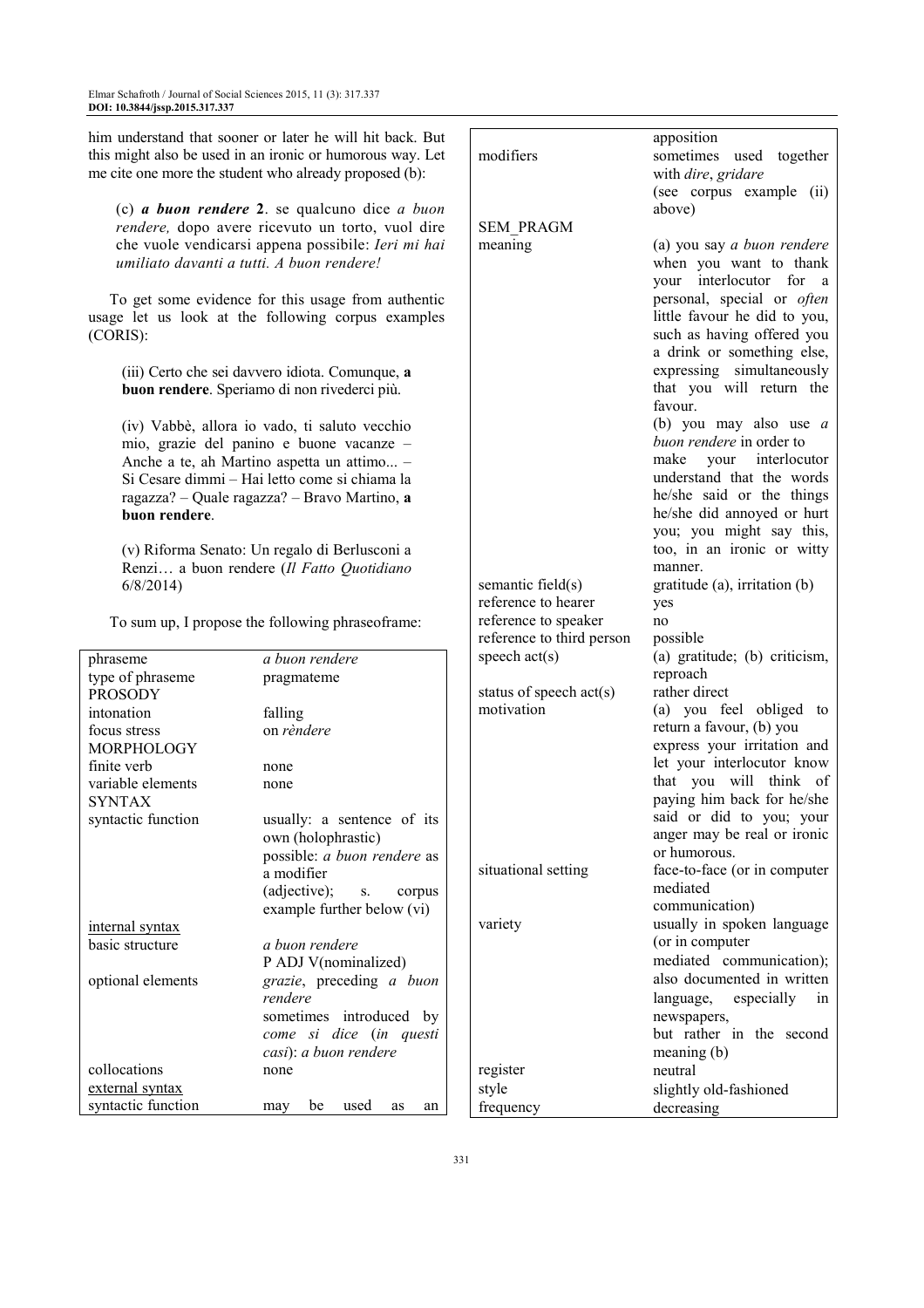| DISCOURSE               |                               |  |
|-------------------------|-------------------------------|--|
| (introducing) new topic | no                            |  |
| (causing) topic change  | no                            |  |
| discourse function      | usually at the end of a       |  |
|                         | conversation expressing       |  |
|                         | (once more) gratitude (a) or  |  |
|                         | annoyance (b)                 |  |
| metalinguistic function | possible, e.g. when saying    |  |
|                         | come si dice (in              |  |
|                         | questi casi): a buon rendere  |  |
| <b>RECOMMENDATIONS</b>  | Do only use it if you know    |  |
| FOR L <sub>2</sub>      | someone really well.          |  |
|                         | If so you may say it also     |  |
|                         | referring to small favours,   |  |
|                         | but do not use it when you    |  |
|                         | receive a gift.               |  |
| <b>CORPUS EXAMPLES</b>  | see above; and (vi):          |  |
|                         | (vi) E in ogni caso fidatevi  |  |
|                         | che il costo che improntate   |  |
|                         | per un qualsiasi prodotto     |  |
|                         | della Apple è<br>un           |  |
|                         | investimento <i>a</i><br>buon |  |
|                         | rendere!                      |  |

Fig. 5. Phraseoframe for the construction *a buon rendere* 

#### *e poi – colpo di scena*

l

The last case study is to illustrate again the shortcomings not only of learners' lexicography but of monolingual and bilingual (Italian) lexicography in general. Pragmatemes may not be part of the basic learning material of a L2 programme, but they are, as I said, as far as communicative effects are concerned, nonetheless important and should therefore not be limited to native speakers. Such as in the case of *epoicolpo di scena*(literally *plot twist*, referring to a "radical change in the expected direction or outcome of the plot" of a story, a novel or a film; OED), which is a rhetoric strategy used in a story or a tale someone tells (or in a newspaper article or novel) in order to increase suspense or to capture the listeners' attention<sup>29</sup>, similar to Italian *ta-ta-ta-ta*♫, a sort of fanfare mimicry, another construction not mentioned in a dictionary even once.

Uttered with a pause after *e poi* ('and then') and *colpo di scena* ('surprising twist') it announces the climax of a story or something unexpected − in English something like *surprise!* or *and this is the surprising*  part!, woven into an utterance or a written text<sup>30</sup>. Linguistic corpora (paisà, WEBBIT, La Repubblica Corpus) give good evidence of this pragmatic pattern:

 (i) Avevamo visto nascere l'amore tra lei e Lucas **e poi ... colpo di scena**, le cose non si erano rivelate per niente come avevamo creduto che fossero!

(ii) Dekker, proseguendo le indagini, trova che durante la rapina il gruppo di criminali invece di rubare direttamente il denaro, nel computer della banca avevano inserito un virus che trasferisse elettronicamente i soldi (un miliardo di dollari ) sul loro proprio conto corrente; trova **poi, colpo di scena**, che l'assassino dell'ostaggio all'inizio delle vicende era in realtà stato York, non Conners.

(iii) Nel pomeriggio **poi ilcolpo di scena**, perchè Cesare Zaccone, il legale della Juventus, ha preso la parola tentando la via del patteggiamento ed ammettendo così, di fatto, la colpa. Su precisa domanda del presidente della Caf Ruperto infatti, l'avvocato difensore del club bianconero ha dichiarato: […].

(iv) Le sanzioni previste per chi contravveniva al divieto d'abbattimento furono notevolmente inasprite nel 1985, grazie al settempedano Gigetto Cristini, fondatore nel '70 di "Quercia Amica". Poi, nel 1998 ilcolpo di scena: Mentre nel resto d'Italia cresceva l'attenzione verso gli alberi monumentali, la Regione Marche, per mezzo della tristemente nota legge 33, riduceva drasticamente le sanzioni fino a renderle praticamente ridicole.

(v) Ma niente "mondiali", se mancano i documenti necessari. Così tutti, fino all'altro ieri, avevano pensato che queste gare iridate si sarebbero svolte orfane di Girardelli: Insomma, una chance in più negli slalom, discipline in cui il ragazzo appare pressocché imbattibile. **Poi, il colpo di scena**: Il Lussemburgo chiedeva ufficialmente l'iscrizione, il comitato organizzatore della Valtellina l'accettava.

Dictionaries are made for providing linguistic information about lexical units, i.e. lexemes and lexeme combinations, such as collocations, compounds, phrasemes. But they usually stop here. Constructions that go beyond this boundary, especially phraseotemplates and pragmatemes, are often not registered let alone treated in an epistemically relevant way. This is not surprising as far as traditional print lexicography is concerned, but in digital lexicography almost everything is possible $31$ . The reasons for not  $\overline{a}$ 

<sup>29</sup>This construction is similar to Italian *ta-ta-ta-ta♫*, a sort of fanfare mimicry, not mentioned in any dictionary even once.

<sup>30</sup>I admit that there are similar constructions, such as *e poi, un altro problema*, so that one might argue that we are rather dealing with a phraseotemplate (*e poi X*), which is indeed worth being examined, but *e poi… colpo di scena* is (besides

perhaps *e poi, colpo di genio*) entrenched in a double sense: Formally and with respect to the situation in which it is used.

<sup>&</sup>lt;sup>31</sup>New insights into digital and electronic lexicography are offered by Granger (2012), Granger and Paquot (2012) and L'Homme and Cormier (2014).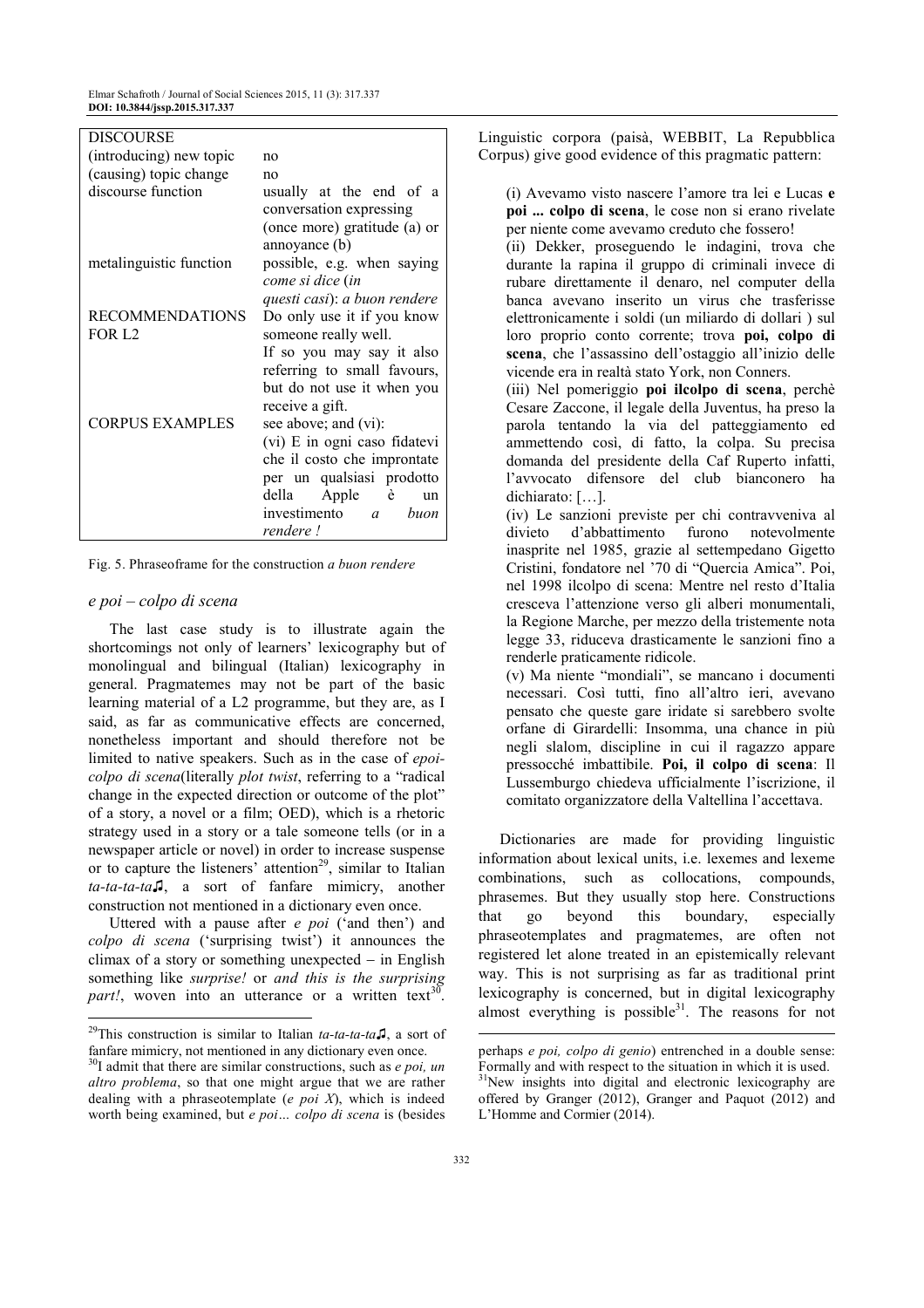considering or not holistically describing phrasemes in general are based on the lack of awareness of innovation and new lexicographical techniques. Besides, it involves a lot of hard work to renew a dictionary which goes deeply into the microstructures… The reality looks somewhat different, as we can see when:

*colpo di scena* is, in fact, described in *Zingarelli 2015* and *Garzanti 2009*, but only as a compound, not mentioning the whole pragmateme and not telling us in a satisfactory way when and how it used and what for.

*Zingarelli 2015*: (s.v. *colpo*:) *colpo di scena*, colpo di teatro, improvviso e sorprendente mutamento di situazione; (s.v. *scena*:) *colpo di scena*, (fig.) avvenimento improvviso che produce notevoli cambiamenti.

*Garzanti 2009*: (s.v. *colpo*:) *colpo di scena* n. **1** (teat., cine.) avvenimento imprevisto che coglie di sorpresa e cambia il corso dell'azione **2** mutamento improvviso e sorprendente di situazione: *colpo di scena: arriva il marito*.

Without appropriate situational context the example given in Garzanti's meaning no. 2 is not comprehensible. I therefore feel it is of utmost importance to describe phrasemes in a comprehensive manner, the way it could be realized in a digital learners' dictionary of Italian illustrated here by another phraseoframe:

| e poi – colpo di scena<br>phraseme<br>type of phraseme<br>pragmateme<br><b>DISCOURSE</b><br><b>PROSODY</b><br>(introducing) new<br>intonation<br>first rising $(e \, \text{poi})$ , then falling<br>topic<br>or falling-rising (colpo di scena)<br>(causing) topic<br>on pói and on scéna<br>focus stress<br>change<br>(secondary stress on cólpo)<br>discourse function<br>pitch<br>on <i>poi</i><br><b>MORPHOLOGY</b><br>metalinguistic<br>finite verb<br>none<br>function<br>variable elements<br>$[e \text{ poi}]$ or $[poi]$<br>rhetoric function<br>[colpo] or [il colpo]<br>[colpo] or [colpone]<br><b>RECOMMENDATI</b><br>(augmentative): non<br><b>ONS</b><br>frequently, but recorded in<br>FOR L <sub>2</sub><br>texts (e.g. WEBBIT)<br>[scena] or [scenona]<br>(augmentative): non<br>frequently, but recorded in<br><b>CORPUS</b><br>texts (s. corpus example vi)<br><b>EXAMPLES</b><br><b>SYNTAX</b><br>syntactic function<br>simple sentence (without<br>verb), generally used as an |  |  |
|-----------------------------------------------------------------------------------------------------------------------------------------------------------------------------------------------------------------------------------------------------------------------------------------------------------------------------------------------------------------------------------------------------------------------------------------------------------------------------------------------------------------------------------------------------------------------------------------------------------------------------------------------------------------------------------------------------------------------------------------------------------------------------------------------------------------------------------------------------------------------------------------------------------------------------------------------------------------------------------------------------|--|--|
|                                                                                                                                                                                                                                                                                                                                                                                                                                                                                                                                                                                                                                                                                                                                                                                                                                                                                                                                                                                                     |  |  |
|                                                                                                                                                                                                                                                                                                                                                                                                                                                                                                                                                                                                                                                                                                                                                                                                                                                                                                                                                                                                     |  |  |
|                                                                                                                                                                                                                                                                                                                                                                                                                                                                                                                                                                                                                                                                                                                                                                                                                                                                                                                                                                                                     |  |  |
|                                                                                                                                                                                                                                                                                                                                                                                                                                                                                                                                                                                                                                                                                                                                                                                                                                                                                                                                                                                                     |  |  |
|                                                                                                                                                                                                                                                                                                                                                                                                                                                                                                                                                                                                                                                                                                                                                                                                                                                                                                                                                                                                     |  |  |
|                                                                                                                                                                                                                                                                                                                                                                                                                                                                                                                                                                                                                                                                                                                                                                                                                                                                                                                                                                                                     |  |  |
|                                                                                                                                                                                                                                                                                                                                                                                                                                                                                                                                                                                                                                                                                                                                                                                                                                                                                                                                                                                                     |  |  |
|                                                                                                                                                                                                                                                                                                                                                                                                                                                                                                                                                                                                                                                                                                                                                                                                                                                                                                                                                                                                     |  |  |
|                                                                                                                                                                                                                                                                                                                                                                                                                                                                                                                                                                                                                                                                                                                                                                                                                                                                                                                                                                                                     |  |  |
|                                                                                                                                                                                                                                                                                                                                                                                                                                                                                                                                                                                                                                                                                                                                                                                                                                                                                                                                                                                                     |  |  |
|                                                                                                                                                                                                                                                                                                                                                                                                                                                                                                                                                                                                                                                                                                                                                                                                                                                                                                                                                                                                     |  |  |
|                                                                                                                                                                                                                                                                                                                                                                                                                                                                                                                                                                                                                                                                                                                                                                                                                                                                                                                                                                                                     |  |  |
|                                                                                                                                                                                                                                                                                                                                                                                                                                                                                                                                                                                                                                                                                                                                                                                                                                                                                                                                                                                                     |  |  |
|                                                                                                                                                                                                                                                                                                                                                                                                                                                                                                                                                                                                                                                                                                                                                                                                                                                                                                                                                                                                     |  |  |
|                                                                                                                                                                                                                                                                                                                                                                                                                                                                                                                                                                                                                                                                                                                                                                                                                                                                                                                                                                                                     |  |  |
|                                                                                                                                                                                                                                                                                                                                                                                                                                                                                                                                                                                                                                                                                                                                                                                                                                                                                                                                                                                                     |  |  |
|                                                                                                                                                                                                                                                                                                                                                                                                                                                                                                                                                                                                                                                                                                                                                                                                                                                                                                                                                                                                     |  |  |
|                                                                                                                                                                                                                                                                                                                                                                                                                                                                                                                                                                                                                                                                                                                                                                                                                                                                                                                                                                                                     |  |  |
|                                                                                                                                                                                                                                                                                                                                                                                                                                                                                                                                                                                                                                                                                                                                                                                                                                                                                                                                                                                                     |  |  |
|                                                                                                                                                                                                                                                                                                                                                                                                                                                                                                                                                                                                                                                                                                                                                                                                                                                                                                                                                                                                     |  |  |
|                                                                                                                                                                                                                                                                                                                                                                                                                                                                                                                                                                                                                                                                                                                                                                                                                                                                                                                                                                                                     |  |  |
|                                                                                                                                                                                                                                                                                                                                                                                                                                                                                                                                                                                                                                                                                                                                                                                                                                                                                                                                                                                                     |  |  |
|                                                                                                                                                                                                                                                                                                                                                                                                                                                                                                                                                                                                                                                                                                                                                                                                                                                                                                                                                                                                     |  |  |

#### apposition

internal syntax

external syntax

SEM\_PRAGM

reference to third

status of speech

person

 $act(s)$ 

basic structure *e poi – colpo di scena* optional elements [e poi] (can be omitted) collocations none

syntactic function often used as an insertion (parenthesis) modifiers none

meaning something important is about to be said or written semantic field(s) unspecific reference to hearer no reference to speaker possible possible

speech act(s) expressive indirect

motivation someone wants to be original while speaking or writing situational setting face-to-face or author-reader variety in spoken language, when someone is telling something; in written language, too. register neutral style neutral, slightly artificial<br>frequency no corpus-based fre frequency no corpus-based frequency results, but familiar in everyday language, especially in the situation of telling something (interesting or exciting)

yes

possible

n strategy to increase attention and suspense not documented

> speaker/writer wants to entertain Try it when you tell a story. Make a pause after *e poi* and raise your voice twice (during

*e poi* and *colpo di scena*), in order to succeed in creating suspense (and a smile) see above, and (vi) (vi) Tutti attendono con ansia quel giorno, perché è l'unico giorno dell'anno in cui ci si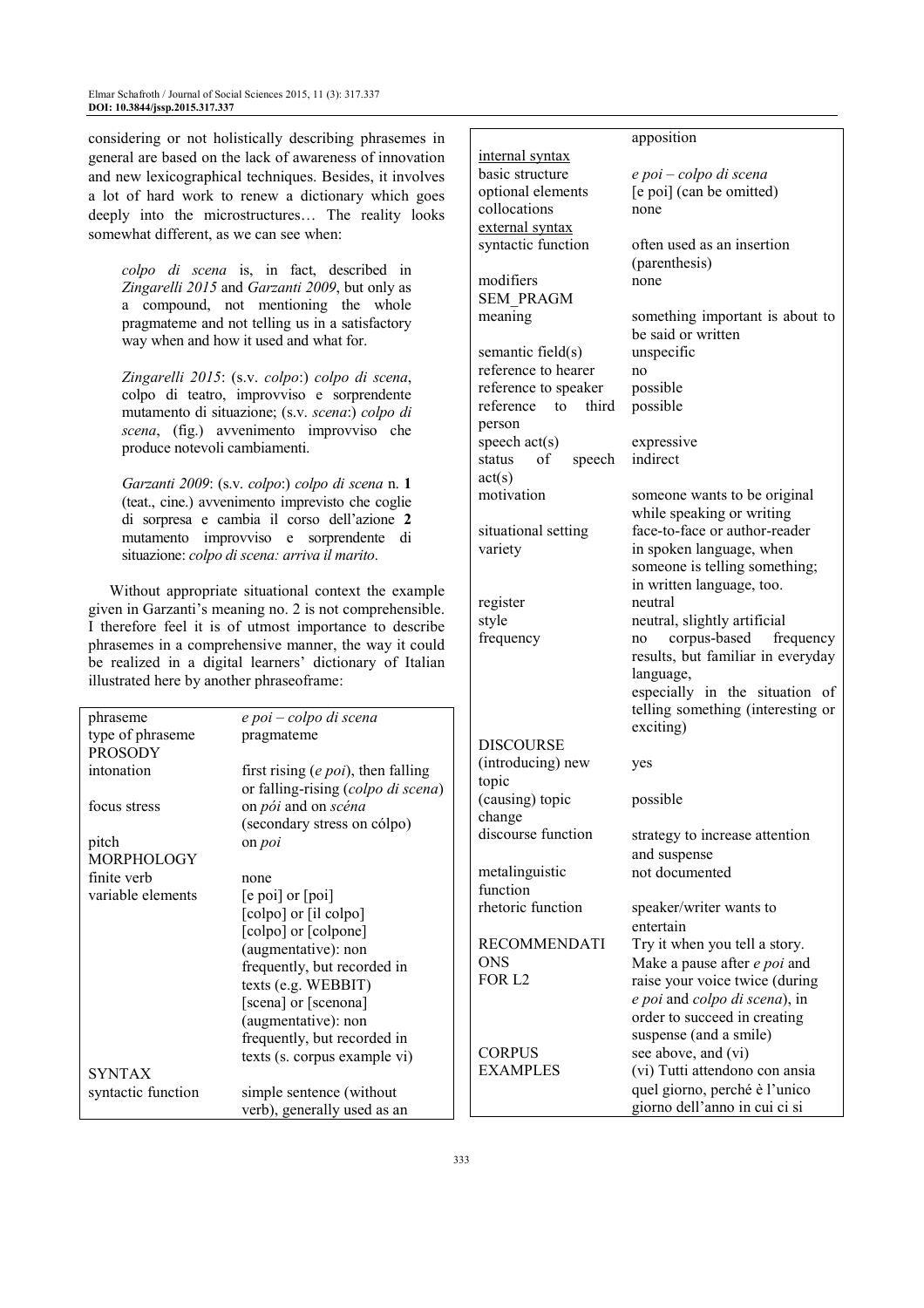| possono levare i mutandoni di      |
|------------------------------------|
| lana che pizzica e in gabinetto si |
| può usare la carta igienica        |
| invece delle ortiche. Fai che ti   |
| rifai, ecco che la piccola salta   |
| fuori. Ma, oh, colpone di          |
| scenona: era tutto un truccone!    |
| La vittima                         |
| sacrificale non era la subdola     |
| mocciosetta, ma Edward             |
| medesimo! (Il prescelto:Nicolas    |
| Cage sfida l'ApeMaia. E le         |
| prende di brutto;                  |
| http://cinescherno.com/2012/05/    |
| 17/il-prescelto-nicolas-cage-      |
| sfida-lape-maia-e-le-prende-di-    |
| brutto/) (Accessed                 |
| on February 13, 2015).             |

Fig. 6. Phraseoframe for the construction *e poi – scena di colpo* 

# **Conclusion**

What are the main results of this article? I have tried to explain why conventional lexicography is not and cannot be able to treat phrasemes in a way that helps foreign languages users to really understand and use them. Whereas there is a long and rich tradition in lexicology as far as research on phrasemes is concerned, lexicography seems to have established a tradition of treating all idiomatic expressions as poor relations: Superficially and without any attempt to elucidate specific linguistic properties and pragmatic conditions, information that is indispensable for the full understanding of phrasemes in order to enable learners to use them like native speakers do. Phrasemes are, as I pointed out, constructions, hence symbolic units. This means that they are first of all conventional, but furthermore entrenched and/or non-compositional (idiosyncratic). If linguistic units are not (fully) predictable, they have to be learned separately. Native speakers usually have no problems decoding or encoding phrasemes (under the condition they have so far come across or learned them), but foreigners have.

As phrasemes, due to their rhetorical or emotional effect, play an important role in language production, in everyday use as well as in formal speech, my concern is to make available this comprehensive knowledge to foreign learners, too. Construction Grammars helps me to do this. Based on the holistic approach of the CxG framework, constructions (i.e., phrasemes, too) can be described by means of attribute-value representations. This is what I wanted to propose here, introducing the phrase frame model that is well suited to applying the attribute-value concept, doing, however, without

Construction Grammar's formalism but providing instead explicit information about linguistic properties of all levels. The final objective is a digital phraseme dictionary in which, phrase templates, predicative phrasemes (idioms), collocations, non-compositional compounds, grammatical and adverbial phrasemes, discourse markers, full sentence phrasemes and proverbs as well as pragmatemes can be described in a comprehensive manner, taking systematically into account authentic language (as documented in language corpora). Digital lexicography should at last embark on new ideas. Digital platforms provide enough space to implement all (phrase logical) desiderata of bilingual and bilingual lexicography, including learners' lexicography.

#### **Acknowledgement**

The author would like to thank Prof. Dr. María Isabel González Rey, Universidade de Santiago de Compostela, for her contribution in editing and proof reading this manuscript. Special thanks are also due to the journal reviewers for their constructive comments and suggestions on an earlier version of this paper.

# **Ethics**

The author hereby declares that there is not any ethical issue or conflict of interest arising from the present article or the research on which it is based.

## **References**

- BADIP = BAnca Dati dell'Italiano Parlato. http://badip.uni-graz.at/en
- Bárdosi, V., S. Ettinger and C. Stölting, 2003. Redewendungen Französisch-Deutsch: thematisches Worter- und Ubungsbuch. 2nd Edn., Francke, Tubingen, ISBN-10: 3825217035, pp: 259. ̈
- Benigni, V., P. Cotta Ramusino, F. Mollica and E. Schafroth, 2015. How to apply CxG to phraseology: A multilingual research project. In: Journal of Social Sciences. Special issue: Phraseology, Phraseodidactics and Construction Grammar(s).
- Bolly, C., 2009. The Acquisition of Phraseological Units by Advanced Learners of French as an L2: High-Frequency Verbs and Learner Corpora. In: The advanced learner variety: the case of French, (Eds.), Labeau, E. and F. Myles, Peter Lang, Oxford, ISBN-10: 3039110721pp: 199-220.
- Burger, H., 2007. Phraseologie: ein internationales Handbuch zeitgenössischer Forschung. 1st Edn., Walter de Gruyter,New York, ISBN-10: 3110190761, pp: 1183.
- Burger, H., 2010. Phraseologie: Eine Einführung am Beispiel des Deutschen. 4th Edn., Schmidt, Berlin.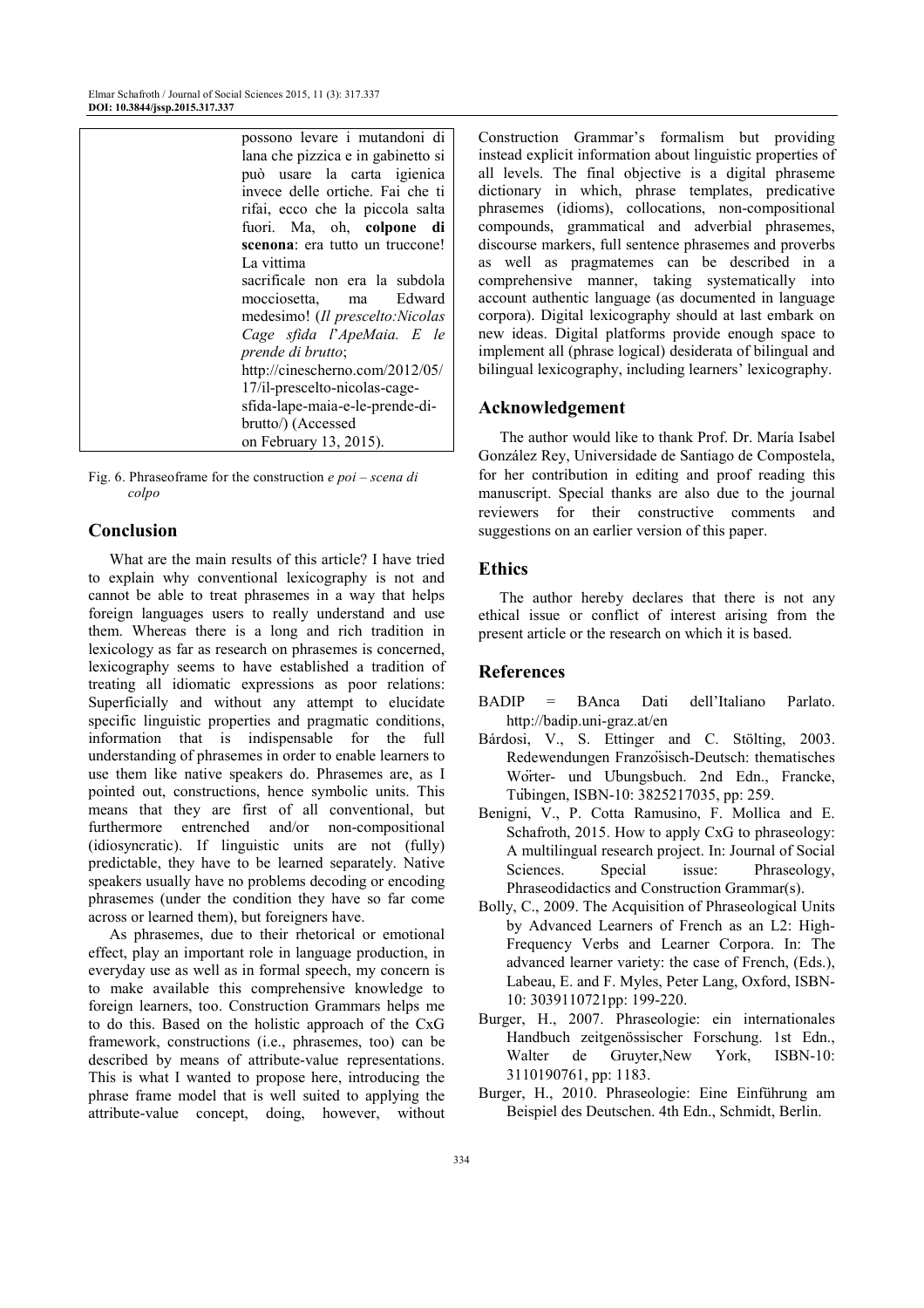- Burger, H., D. Dobrovol'skij, P. Kühn and N.R. Norrick, 2007. Phraseologie: Objektbereich, Terminologie und Forschungsschwerpunkte. In: Phraseologie: Ein internationales Handbuch, (Eds.), Burger, H., D. Dobrovol'skij, P. Kühn and N.R. Norrick (Eds.), Walter de Gruyter, pp: 1-10.
- Busse, D., 1988. Kommunikatives Handeln als sprachtheoretisches Grundmodell der historischen Semantik. In: Zur historischen Semantik des deutschen Gefühlswortschatzes. Aspekte, Probleme und Beispiele seiner lexikographischen Beschreibung, (Eds.), Jäger, L., Rader, Aachen, pp: 247-272.
- Busse, D., 1991. Textinterpretation: Sprachtheoretische Grundlagen Einer Explikativen Semantik. 1st Edn., Westdeutscher Verlag, Opladen Westdt, ISBN-10: 3531122967, pp: 261.
- Busse, D., 2009. Semantik, Fink, Paderborn.
- Busse, D., 2012. Frame-Semantik: Ein Kompendium. 1st Edn., Walter de Gruyter,Berlin, ISBN-10: 3110269457, pp: 888.
- Bybee, J.L., 2013. Usage-Based Theory and Exemplar Representations of Constructions. In: Hoffmann and Trousdale, Hoffmann, T. and G. Trousdale (Eds.), pp: 49-69.
- Corpus CORIS, 2011. http://corpora.ficlit.unibo.it/TCORIS
- Coulmas, F., 1981. Routine im Gespräch: zur pragmatischen Fundierung der Idiomatik. 1st Edn., Akademische Verlagsgesellschaft Athenaion, Wiesbaden, ISBN-10: 3799707980, pp: 262.
- Croft, W., 2001. Radical Construction Grammar: Syntactic Theory in Typological Perspective. 1st Edn., Oxford University Press, Oxford.
- Dobrovol'skij, D., 2011.Phraseologie und Konstruktionsgrammatik. In: Lasch and Ziem, (Eds.), pp: 111-130.
- Ellis, N.C., 2008. Phraseology: The Periphery and the Heart of Language. In: Phraseology in Foreign Language Learning and Teaching, Meunier, F. and S. Granger (Eds.), John Benjamins Publishing, Amsterdam, ISBN-10: 902723244X, pp: 1-13.
- Ettinger, S., 2009. Phraseologie und Phraseodidaktik. http://www.ettinger-phraseologie.de
- Ettinger, S., 2011. Einige Kritische Fragen zum Gegenwärtigen Forschungsstand der Phraseodidaktik. In: In Mediam Linguam: Mediensprache-Redewendungen-Sprachvermittlung; Festschrift für Heinz-Helmut Lüger, Schäfer, P. and C. Schowalter (Eds.), BoD-Books on Demand, Landau in der Pfalz, ISBN-10:3941320653, pp: 231-250.
- Fillmore, C.J., 1975. Santa Cruz lectures on Deixis 1971. 1st Edn., Indiana University Linguistics Club, Bloomington Indiana Univ., pp: 86.
- Fillmore, C.J., 1976. Frame Semantics and the Nature of Language. In: Origins and Evolution of Language and Speech, Harnad, S.R., H.D. Steklis and J. Lancaster (Eds.), Annals of the New York Academy of Sciences, New York, pp: 20-32.
- Fillmore, C.J., 2004. Reframing FrameNet Data. In: Proceedings of the Eleventh EURALEX International Congress, EURALEX 2004, Williams, G. and S. Vessier(Eds.), Universite de Bretagne Sud, Lorient, pp: 405-416.
- Fillmore, C.J., 2012. The Frame Net Construction. In: Sign-Based Construction Grammar, Boas, H.C. and I.A. Sag (Eds.), CSLI Publications, California, ISBN-10: 1575866285, pp: 283-299.
- Fillmore, C.J., P. Kay and M.C. O'Connor. 1988. Regularity and idiomaticity in grammatical constructions: The case of let alone. Language, 64: 501-538. DOI: 10.2307/414531
- Fléchon, G., P. Frassi and A. Polguère, 2012. Les pragmatèmes ont-ils un charme indéfinissable? In: Lexiques Identités Cultures, Ligas, P. and P. Frassi (Eds.), QuiEdit, Verona, ISBN-10: 8864641599, pp: 81-104.
- Fleischer, W., 1997. Phraseologie der deutschen Gegenwartssprache. 2nd Edn., Niemeyer, Tubingen, ̈ ISBN-10: 3484730323, pp: 299.
- Fried, M. and J.O. Östman, 2004. Construction Grammar: A Thumbnail Sketch. In: Construction Grammar in a Cross-Language Perspective, Fried, M. and J.O. Östman (Eds.), John Benjamins, Amsterdam, ISBN-10: 9027218226, 11-86.
- Fried, M. and J.O. Östman, 2005. Construction Grammar and spoken language: The case of pragmatic particles. J. Pragmat., 37: 1752-1778. DOI: 10.1016/j.pragma.2005.03.013
- Garzanti, 2009. Il Grande Dizionario Garzanti di Italiano. 1st Edn., CD-ROM. Garzanti, Milano.
- Gazdar, G., 1979. Pragmatics: Implicature, Presupposition and Logical Form. 1st Edn., Academic Press, New York, ISBN-10: 0122784502, pp: 186.
- Goldberg, A.E., 1995. Constructions: A Construction Grammar Approach to Argument Structure. 1st Edn., University of Chicago Press, Chicago, ISBN-10: 0226300862, pp: 265.
- Goldberg, A.E., 2003. Constructions: A new theoretical approach to language. Trends Cognitive Sci., 7: 219-224. DOI: 10.1016/S1364-6613(03)00080-9
- Goldberg, A.E., 2006. Constructions at Work: The Nature of Generalization in Language. 1st Edn., Oxford University Press, Oxford, ISBN-10: 0199268517, pp: 280.
- Goldberg, A.E., 2013. Constructionist approaches. In: Hoffmann and Trousdale, Hoffmann, T. and G. Trousdale (Eds.), Oxford, ISBN-10: 9780195396683, pp: 15-31.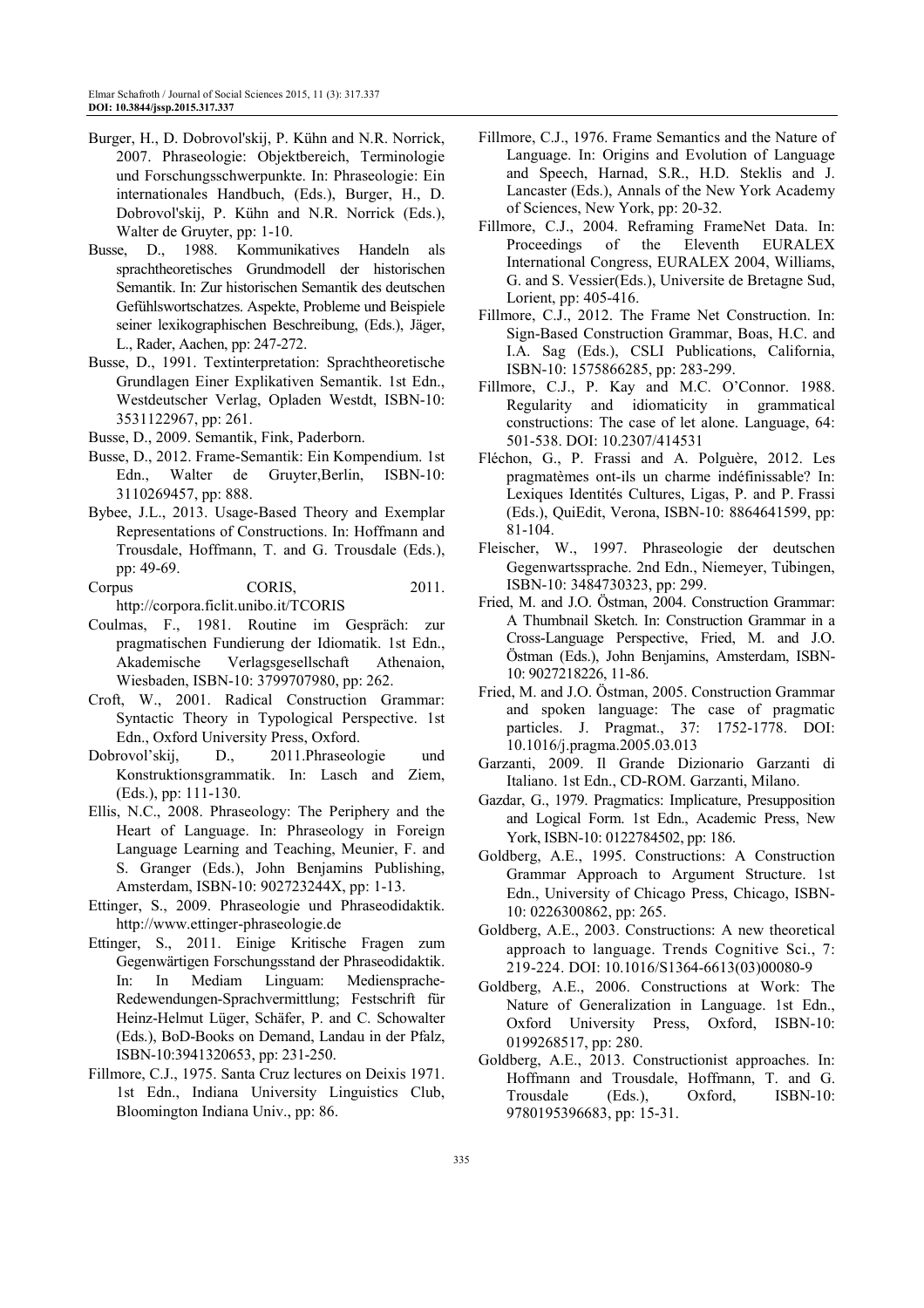- González Rey, I., 2001. La phraséologie du Français. 1st Edn., Presses Universitaires du Mirail, Toulouse, pp: 268.
- González Rey, I., 2007. Les stéréotypes culturels et linguistiques des expressions idiomatiques. In: Stéréotypage, stéréotypes: fonctionnements ordinaires et mises en scène. Actes du colloque international de Montpellier 21-23 juin 2006. Tome 4: langue(s), discours, (Eds.), Boyer, H., L'Harmattan, Paris, pp: 101-112.
- Götz, D. and G. Lorenz, 2002. Englische Idioms von A-Z, Hueber, München.
- Granger, S. and F. Meunier, 2008. Phraseology: An Interdisciplinary Perspective. 1st Edn., Benjamins, Amsterdam and Philadelphia, ISBN-10: 9789027290113.
- Granger, S. and M. Paquot, 2012. Electronic Lexicography, 1st Edn., Oxford University Press, Oxford, ISBN-10: 0199654867, pp: 517
- Granger, S., 2012. Introduction: Electronic Lexicography-From Challenge to Opportunity. In: Granger and Paquot, Granger, S. (Ed.), Oxford University Press, Oxford, ISBN-10: 9780199654864, pp: 1-11.
- Gries, S.T., 2008. Phraseology and linguistic theory: a brief survey. In: Phraseology: An interdisciplinary perspective, Sylviane, G. and F. Meunier (Eds.), University of California, pp: 3-25.
- Hausmann, F.J., 1997. Tout est idiomatique dans les langues. In: La locution: entre langue et usages, Martins-Baltar, M. (Eds.), ENS Editions, Fontenay, ISBN-10: 2902126433, pp: 277-290.
- Hoffmann, T. and G. Trousdale, 2013. Construction Grammar: Introduction. In:The Oxford Handbook of Construction Grammar, Hoffmann, T. and G. Trousdale (Eds.), Oxford University Press, ISBN-10: 0195396685, pp: 1-12.
- Hoffmann, T. and G. Trousdale, 2013. The Oxford Handbook of Construction Grammar. 1st Edn., Oxford University Press, Oxford, ISBN-10: 0195396685, pp: 586.
- Hoffmann, T., 2013. Abstract Phrasal and Clausal Constructions. In:The Oxford Handbook of Construction Grammar, Hoffmann, T. and G. Trousdale (Eds.), Oxford University Press, ISBN-10: 0195396685, pp: 307-328.
- Kauffer, M., 2011. Actes de langage stéréotypés en allemand et en français. Pour une redéfinition du stéréotype grâce à la phraséologie. Nouveaux Cahiers d'Allemand: 35-53.
- Konecny, C. and E. Autelli, 2012. Italienische Kollokationen.
- Kortmann, B., 2014. English Linguistics: Essentials. 1st Edn., Cornelsen Schulverlage, Berlin.
- L'Homme, M.C. and M.C. Cormier, 2014. Dictionaries and the digital revolution: A focus on users and lexical databases. Int. J. Lexicography, 27: 331-340. DOI: 10.1093/ijl/ecu023
- La Repubblica Corpus, 2004. http://dev.sslmit.unibo.it/corpora/corpus.php?path= &name=Repubblica
- Lakoff, G., 1987. Women, Fire and Dangerous Things. What Categories Reveal about the Mind, 1st Edn., University of Chicago Press, Chicago.
- Langacker, R.W., 1987. Foundations of Cognitive Grammar: Theoretical prerequisites. 1st Edn., Stanford University Press, Stanford, ISBN-10: 0804738513, pp: 540.
- Langacker, R.W., 1990. Concept, Image and Symbol: The Cognitive Basis of Grammar, 1st Edn., Walter de Gruyter, New York, ISBN-10: 3110125994, pp: 395.
- Langlotz, A., 2006. Idiomatic Creativity: A Cognitivelinguistic Model of Idiom-representation and Idiom-variation in English. 1st Edn., John Benjamins Publishing, Amsterdam, ISBN-10: 902722370X, pp: 325.
- Lüger, H.H., 1999. Satzwertige Phraseologismen: Eine pragmalinguistische Untersuchung. 1st Edn., Praesens, Wien, ISBN-10: 3706900246, pp: 313.
- Lüger, H.H., 2007. Pragmatische Phraseme: Routineformeln. In: Burger *et al*. (Eds.), pp: 444-459.
- Lurati, O., 2002. Per modo di dire... Storia della lingua e antropologia nelle locuzioni italiane ed europee. 1st Edn., CLUEB, ISBN-10: 8849117957.
- Lurati, O., 2011. Dizionario dei modi di dire, Garzanti, Milano,
- Makkai, A., 1972. Idiom Structure in English. 1st Edn., Mouton, Mouton, pp: 371.
- Makkai, A., 2011. On redefining the idiom. In: LACUS Forum 36: Mechanisms of Linguistic Behavior, Sutcliff, P., W.J. Sullivan and A. Lommel (Eds.), LACUS, Houston, TX, pp: 215-227.
- Matthews, P.H., 1991. Morphology: An Introduction to the Theory of Word-Structure. 2nd Edn., Cambridge University Press, Cambridge, pp: 243.
- Mel'čuk, I., 1995. Phrasemes in Language and Phraseology in Linguistics. In: Idioms: Structural and Psychological perspectives, Everaert, M., E.J.V.D. Linden andr, Schenk, R. Schreuder, *et al*. (Eds.), Psychology Press, ISBN-10: 1317780744, pp: 167-232.
- Mel'čuk, I., 2008. Phraséologie dans la langue et dans le dictionnaire. In: Repères and Applications (VI), XXIV<sup>e</sup> Journées Pédagogiques sur l'Enseignement du Français en Espagne, Université Autonome de Barcelone, 3-5 septembre 2007, Campà, À and L. Baqué (Eds.), Servei de publicacions de la Universitat Autònoma de Barcelona, Bellaterra, pp: 187-200.